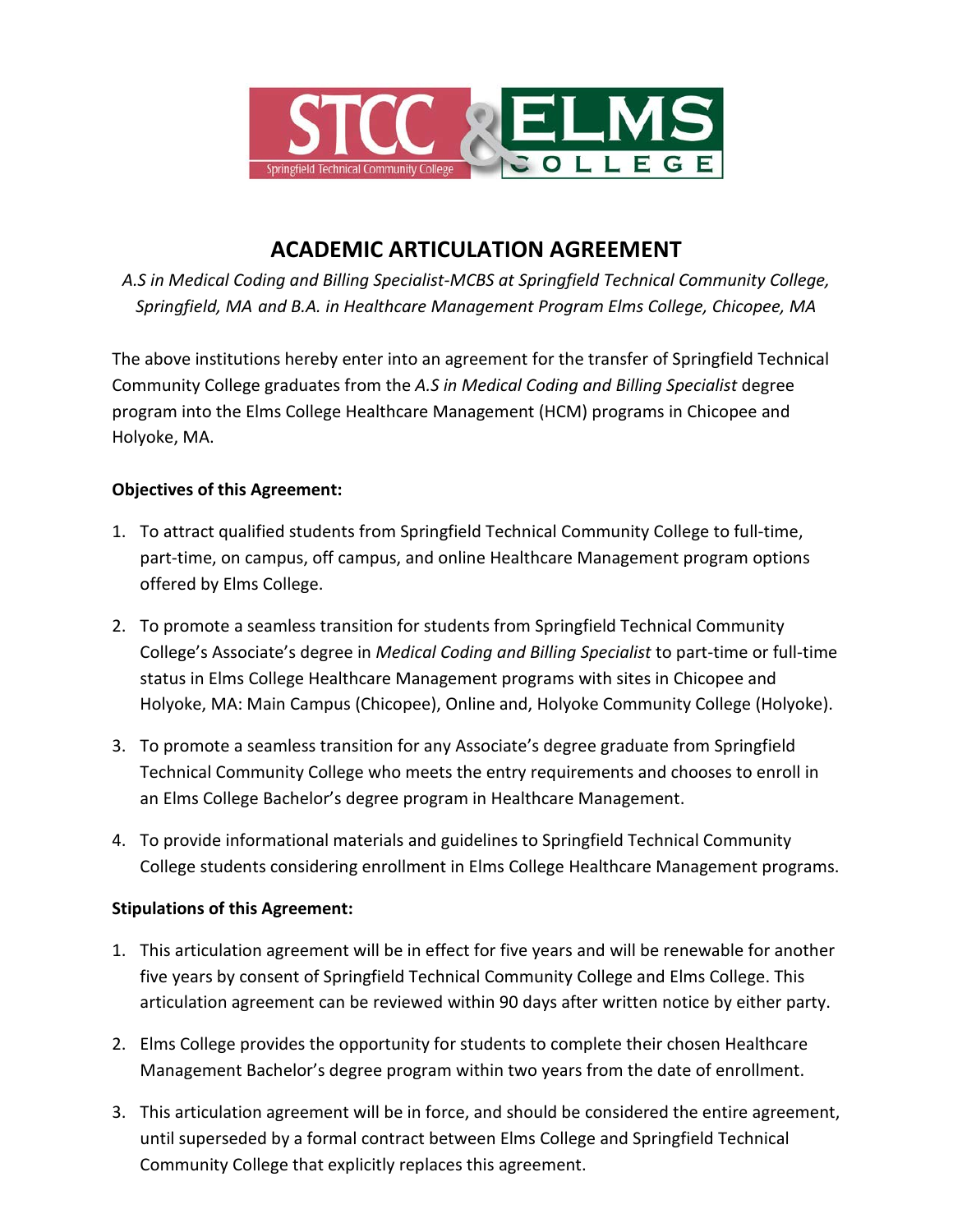- 4. This agreement will apply to Springfield Technical Community College transfer students who have completed an Associate's degree. At the time of application, students must have a minimum grade point average of 2.25.
- 5. This agreement guarantees that students who earn an Associate's degree in *Medical Coding and Billing Specialist* at Springfield Technical Community College will enter the Elms B.A. in Healthcare Management Program with at least 60 transfer credits. All additional courses taken to satisfy major requirements must meet the standards set by the Business Division at Elms College.
- 6. Transfer students previously designated will hold third year status in the Elms College Bachelor's degree completion programs in Healthcare Management in Chicopee, online, and at the Holyoke Community College campus based on the number of credits accepted in transfer.
- 7. Transfer students to the Elms College main campus on-site Healthcare Management program may transfer up to a maximum of 75 credits from Springfield Technical Community College towards a Bachelor's degree.
- 8. Transfer students to the Elms College off campus and online Healthcare Management programs may transfer up to a maximum of 78 credits from Springfield Technical Community College towards a Bachelor's degree.
- 9. Springfield Technical Community College students will be given transfer credit for satisfactorily completing Elms College core requirements, general education requirements, and any acceptable equivalent Healthcare Management program requirements, up to the maximum allowed for transfer or necessary to satisfy graduation requirements, at time of admission.

### **Review and Revision Procedures:**

- 1. Review of this agreement shall take place at least every two years or as needed from the date of the signed agreement. Mark Chustz, Assistant Professor of Healthcare Management at Elms College and Tracey McKethan, Professor/Department Chair/HIIM Program Director - Health Information Technology at STCC will be responsible for the review.
- 2. At the request of either party, a review of the contents or implementation of this agreement will be conducted by the programs.
- 3. Mark Chustz and Tracey McKethan may make changes in the attached course sequence and list of courses accepted for Elms transfer credit without renegotiating the entire agreement.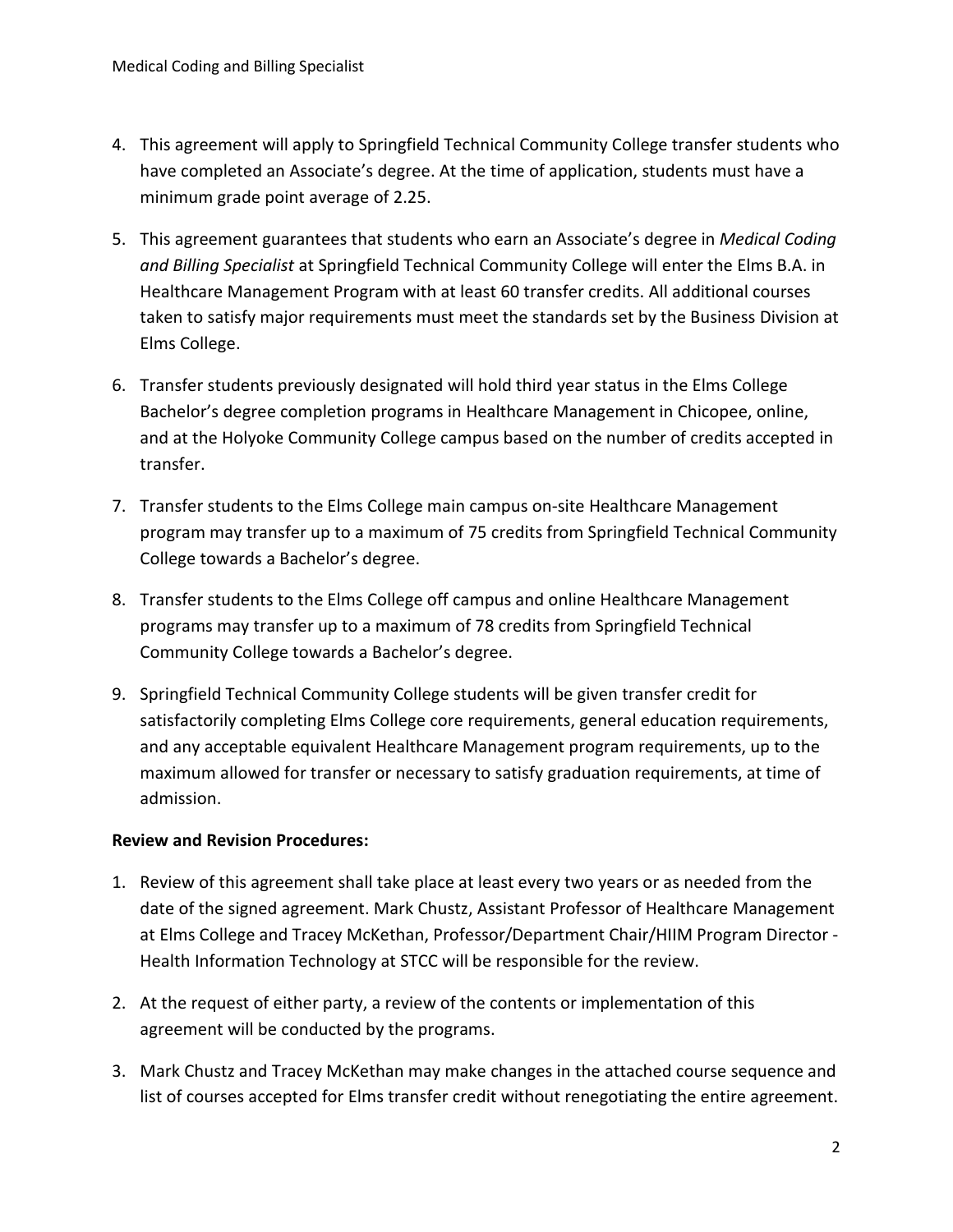#### **Assistance Provisions:**

- 1. Springfield Technical Community College and Elms College will list this articulation agreement on their websites and in appropriate print documents at their respective institutions.
- 2. Springfield Technical Community College and Elms College will collaborate in encouraging qualified students to participate in the Healthcare Management programs in Chicopee, online, and on the Holyoke Community campus by providing the necessary assistance and supports to assure a seamless transition between the two institutions.

#### **Mutual Responsibilities:**

- 1. Tracey McKethan, Professor/Department Chair/HIIM Program Director, Health Information Technology at STCC will advise students enrolled in the A.S. degree in *Medical Coding and Billing Specialist*. The attached program sequence and list of courses accepted for Elms College transfer credit assure maximum transfer of credits that meet the core requirements of Elms College and Healthcare Management program requirements.
- 2. Tracey McKethan and the Transfer Counselor at STCC along with the Associate Director of Admissions or his/her designee at Elms College and Wanda Banks Assistant Director of Off-Campus Programs at Elms or her designee will advise and assist transfer applicants in compiling the required credentials for transfer to Elms College Healthcare Management programs.
- 3. Transfer applicants from Springfield Technical Community College applying under this agreement shall be eligible for Elms College financial aid and housing consideration as appropriate to the selected Healthcare Management program option based on full time or part time status, on the main campus (Chicopee), off campus (HCC) or online.
- 4. The final acceptance of off- campus, part time, and online applicants comes from Elizabeth Hukowicz Dean of the School of Graduate and Professional Studies at Elms College. The final acceptance of full time applicants to Traditional Day program comes from Joseph Wagner, Director of Admissions at Elms College.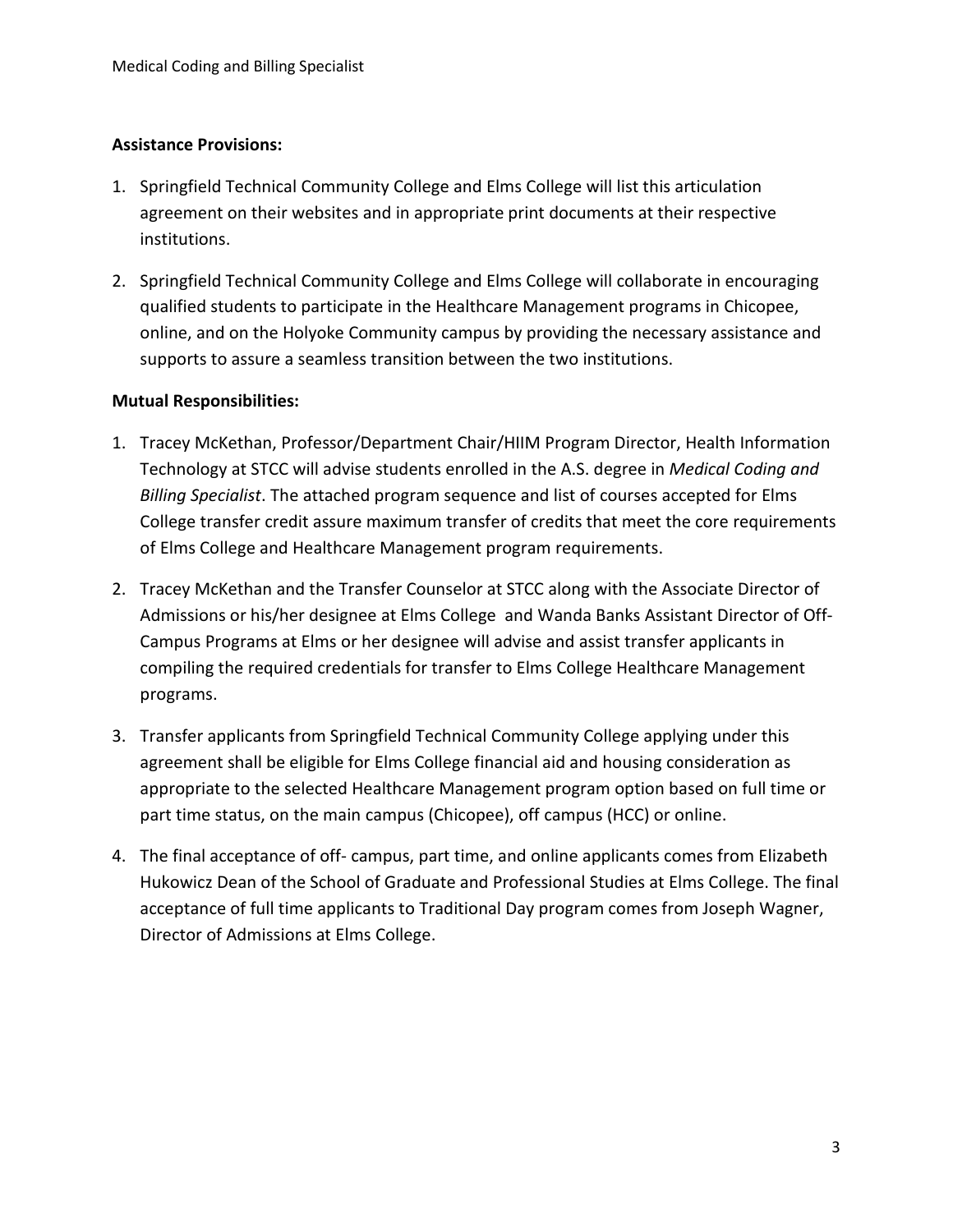

**\_\_\_\_\_\_\_\_\_\_\_\_\_\_\_\_\_\_\_\_\_\_\_\_\_\_\_\_\_\_ \_\_\_\_\_\_\_\_\_\_\_\_\_\_\_\_\_\_\_\_\_\_\_\_\_\_\_\_**

**\_\_\_\_\_\_\_\_\_\_\_\_\_\_\_\_\_\_\_\_\_\_\_\_\_\_\_\_\_\_ \_\_\_\_\_\_\_\_\_\_\_\_\_\_\_\_\_\_\_\_\_\_\_\_\_\_\_\_**

**Sr. Mary Reap, Ph.D. John B. Cook, Ph.D.**

ELMS COLLEGE **SPRINGFIELD TECHNICAL COMMUNITY COLLEGE**

President **President** 

Walter Breau, Ph.D. **Arlene Rodriguez, Ph.D. Arlene Rodriguez**, Ph.D.

Vice President of Academic Affairs Vice President of Academic Affairs

**Elizabeth Hukowicz, Ed.D. Leona R. Ittleman, J.D.**

Dean of School of Graduate and Dean of Business and Information Professional Studies Technologies

**\_\_\_\_\_\_\_\_\_\_\_\_\_\_\_\_\_\_\_\_\_\_\_\_\_\_\_\_\_\_ \_\_\_\_\_\_\_\_\_\_\_\_\_\_\_\_\_\_\_\_\_\_\_\_\_\_\_**

**David Kimball, Sc.D.** 

Chair, Division of Business

**\_\_\_\_\_\_\_\_\_\_\_\_\_\_\_\_\_\_\_\_\_\_\_\_\_\_\_\_\_\_**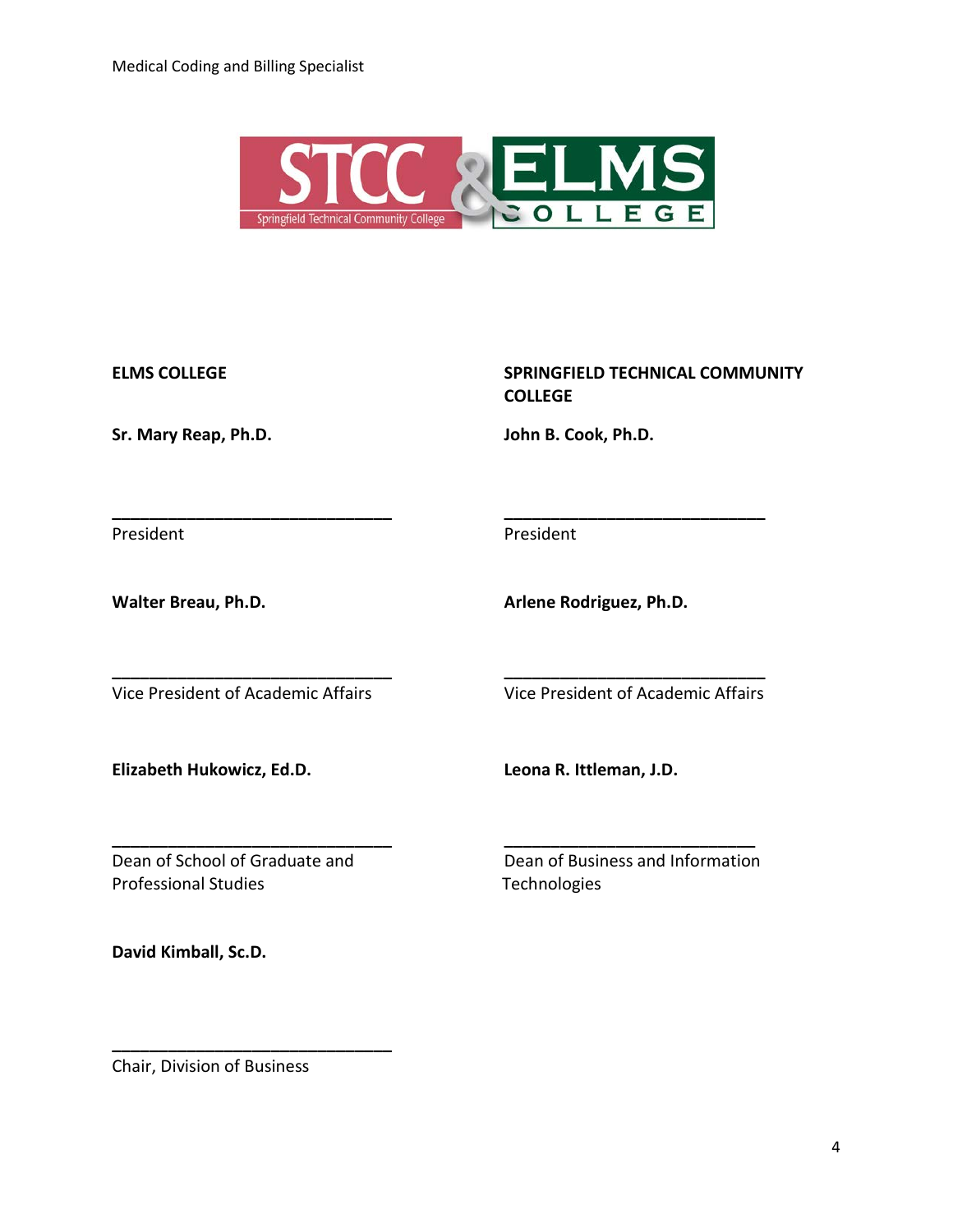**Joseph Wagner, B.A. Louisa Davis-Freeman, M.Ed., C.A.G.S.**

Director of Admissions **Director of Admissions** 

**\_\_\_\_\_\_\_\_\_\_\_\_\_\_\_\_\_\_\_\_\_\_\_\_\_\_\_\_\_\_\_ \_\_\_\_\_\_\_\_\_\_\_\_\_\_\_\_\_\_\_\_\_\_\_\_\_\_\_\_**

**\_\_\_\_\_\_\_\_\_\_\_\_\_\_\_\_\_\_\_\_\_\_\_\_\_\_\_\_\_\_ \_\_\_\_\_\_\_\_\_\_\_\_\_\_\_\_\_\_\_\_\_\_\_\_\_\_\_\_\_\_** 

**Mark Chustz, Ph.D. Tracey A. McKethan, M.B.A.**

Management **Management Program Director** 

Assistant Professor of Healthcare Professor/Department Chair/HIIM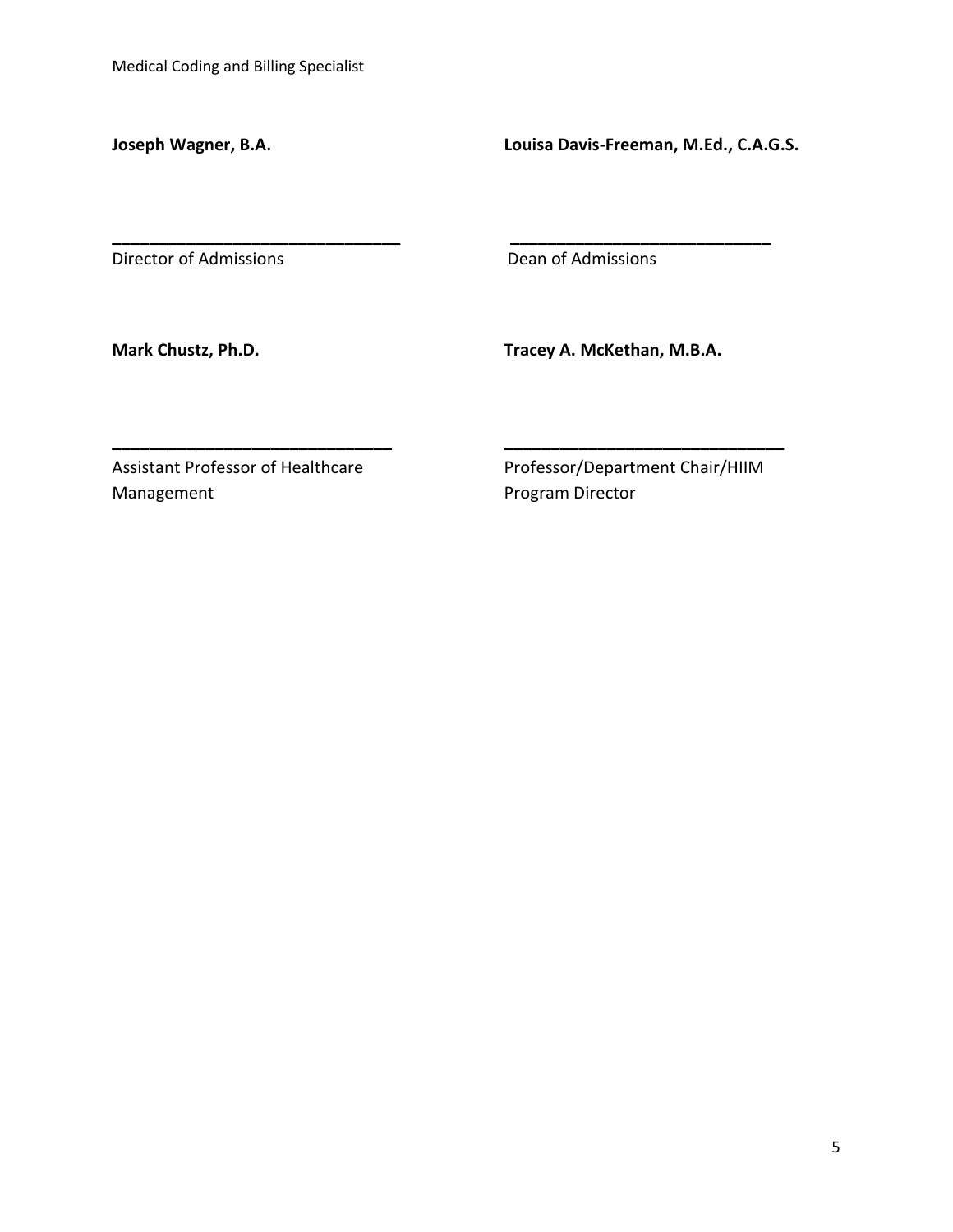

### **ASSOCIATE IN SCIENCE IN MEDICAL CODING AND BILLING SPECIALIST YEAR ONE, SEMESTER ONE Course Title and Course Description Credits Equivalent at Elms**

| <b>Number</b>                            |                                                                                         |                |                                          |  |  |
|------------------------------------------|-----------------------------------------------------------------------------------------|----------------|------------------------------------------|--|--|
| <b>ENG 101</b>                           | <b>English Composition 1</b>                                                            | 3              | Satisfies Rhetoric<br>Requirement        |  |  |
| <b>BIO 104</b>                           | Human Biology 1                                                                         | 3              | Satisfies Science Core<br>Requirement    |  |  |
| <b>BIO 104 L</b>                         | Lab: Human Biology                                                                      | $\mathbf{1}$   |                                          |  |  |
| <b>HIT 122</b>                           | Introduction to<br><b>Procedural Coding</b>                                             | 3              | <b>Elective Credit</b>                   |  |  |
| <b>HIT 110</b>                           | <b>Health Office Basics</b>                                                             | 3              | <b>Elective Credit</b>                   |  |  |
| <b>MGT 101</b>                           | Principles of<br>Management                                                             | 3              | BUS 242 Principles of<br>Management      |  |  |
|                                          |                                                                                         | 16 Credits     |                                          |  |  |
|                                          | ASSOCIATE IN SCIENCE IN MEDICAL CODING AND BILLING SPECIALIST<br>YEAR ONE, SEMESTER TWO |                |                                          |  |  |
| <b>Course Title and</b><br><b>Number</b> | <b>Course Description</b>                                                               | <b>Credits</b> | <b>Equivalent at Elms</b>                |  |  |
| <b>ENG 102</b>                           | <b>English Composition 2:</b><br>Introduction to<br>Literature                          | 3              | Satisfies Literature<br>Core Requirement |  |  |
| <b>BIO 105</b>                           | Human Biology 2                                                                         | 4              | <b>Elective Credit</b>                   |  |  |
| <b>HIT 120</b>                           | Introduction to                                                                         | 4              | <b>Elective Credit</b>                   |  |  |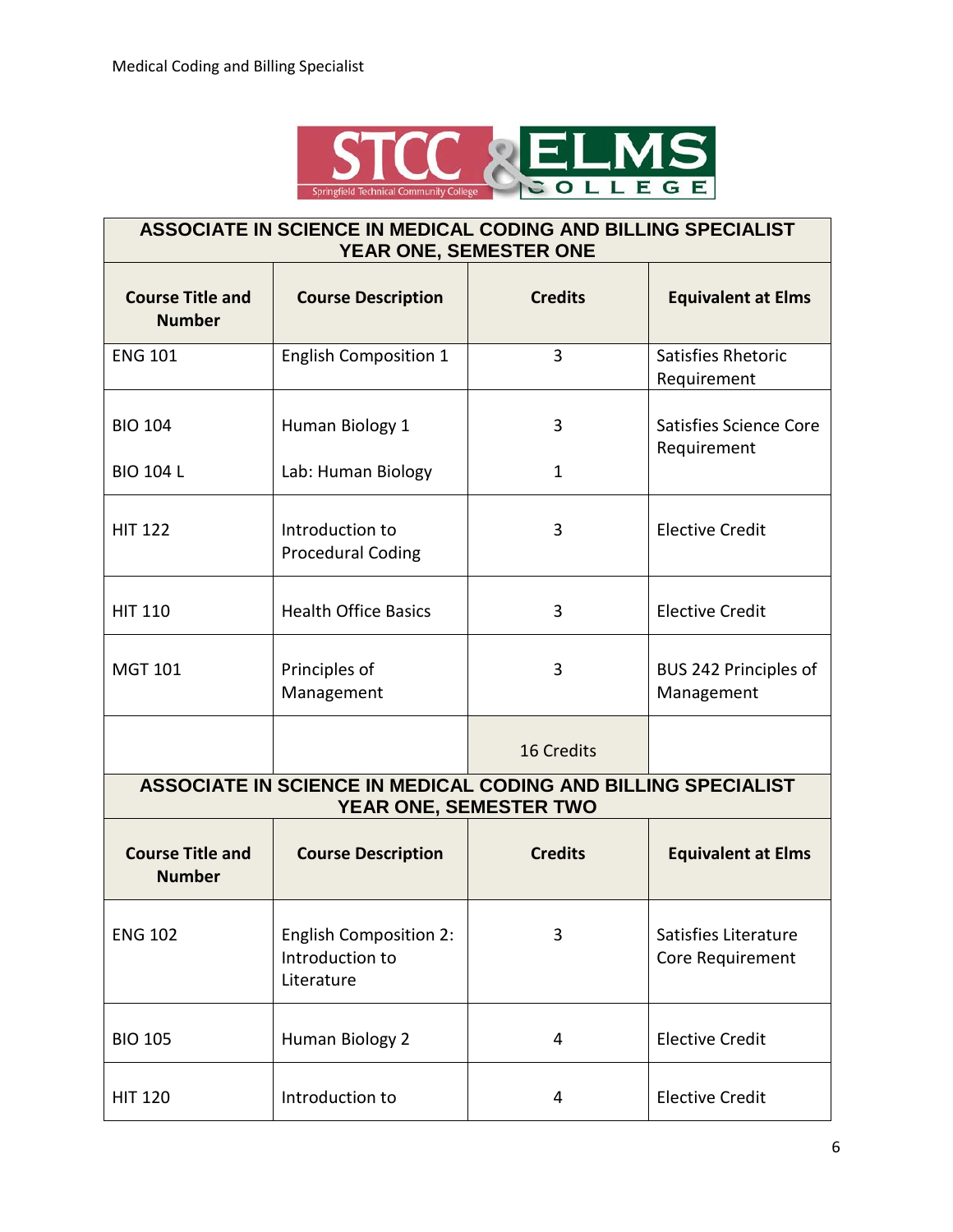|                                          | Diagnostic Coding                                                                                |                        |                                                                                                |
|------------------------------------------|--------------------------------------------------------------------------------------------------|------------------------|------------------------------------------------------------------------------------------------|
| <b>HIT 111</b>                           | <b>Health Office</b><br>Advanced                                                                 | 3                      | <b>Elective Credit</b>                                                                         |
| <b>BUS 101</b>                           | <b>Office Accounting</b>                                                                         | 3                      | <b>Elective Credit</b>                                                                         |
|                                          |                                                                                                  | 17 Credits             |                                                                                                |
|                                          | ASSOCIATE IN SCIENCE IN MEDICAL CODING AND BILLING SPECIALIST                                    | YEAR TWO, SEMESTER ONE |                                                                                                |
| <b>Course Title and</b><br><b>Number</b> | <b>Course Description</b>                                                                        | <b>Credits</b>         | <b>Equivalent at Elms</b>                                                                      |
| <b>HIT 125</b>                           | <b>Health Information</b><br>Management                                                          | 3                      | <b>Elective Credit</b>                                                                         |
| <b>HIT 130</b>                           | <b>Electronic Health</b><br>Records                                                              | $\overline{2}$         | <b>Elective Credit</b>                                                                         |
| <b>HIT 260</b>                           | Facility/Hospital Billing<br>and Reimbursement                                                   | 3                      | <b>Elective Credit</b>                                                                         |
| <b>HIT 265</b>                           | <b>Advanced Medical</b><br>Coding                                                                | 3                      | <b>Elective Credit</b>                                                                         |
| <b>CMP 106</b>                           | <b>Computer Basics:</b><br>Concepts &<br>Applications                                            | 3                      | <b>BUS 221 Computer</b><br>Applications                                                        |
| EL-GED                                   | <b>General Education</b><br>Elective: Suggested<br>History or<br>Fine/Performing Arts<br>course. | 3                      | Suggested:<br>Any History Course-<br><b>Satisfies Core History</b><br>Requirement<br><b>OR</b> |
|                                          |                                                                                                  |                        | Any Fine/Performing<br>Arts Course -                                                           |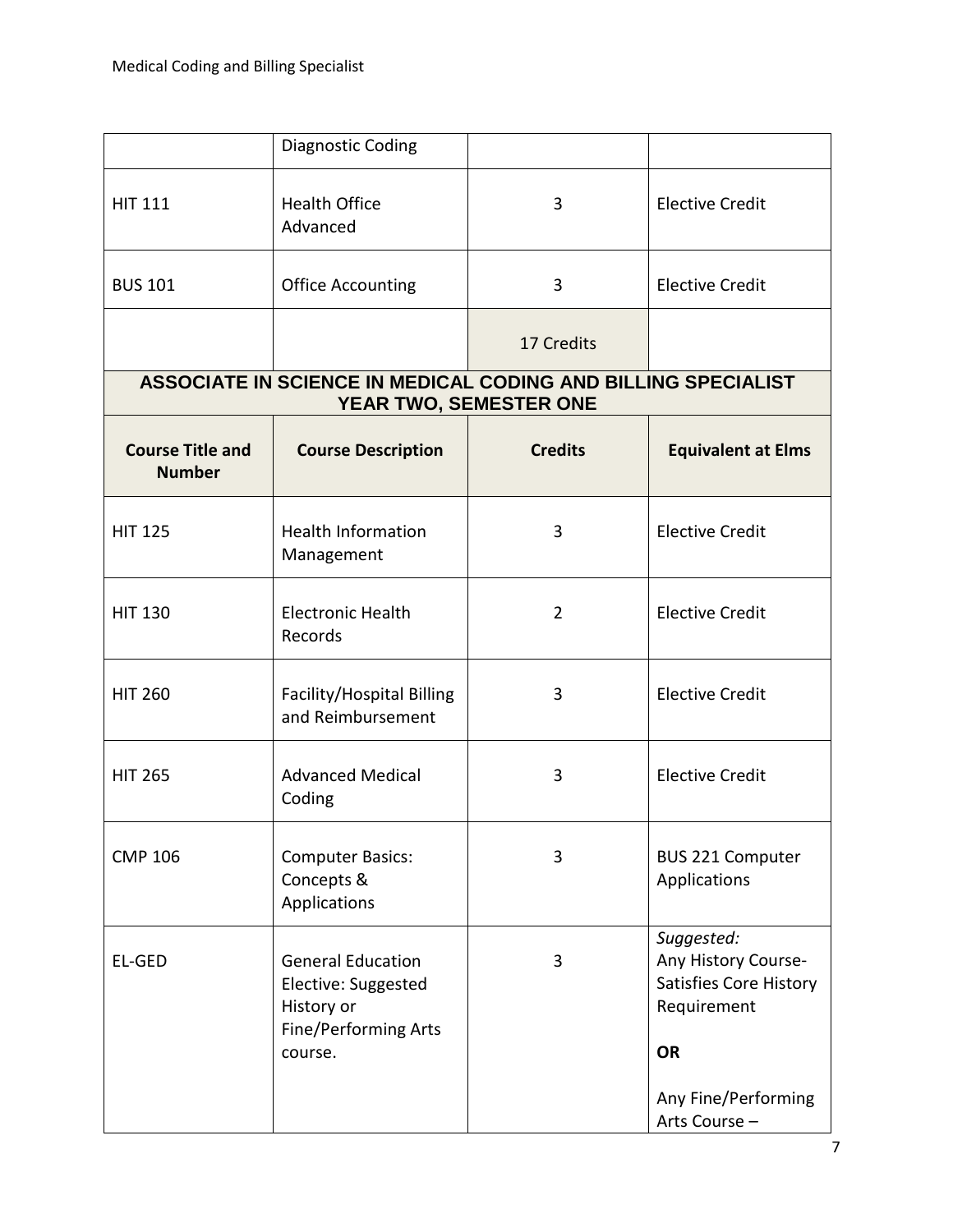|                                          |                                                               |                        | Satisfies Core<br>Fine/Performing Arts<br>Requirement                                                                                                                                                         |
|------------------------------------------|---------------------------------------------------------------|------------------------|---------------------------------------------------------------------------------------------------------------------------------------------------------------------------------------------------------------|
|                                          |                                                               | 17 Credits             |                                                                                                                                                                                                               |
|                                          | ASSOCIATE IN SCIENCE IN MEDICAL CODING AND BILLING SPECIALIST | YEAR TWO, SEMESTER TWO |                                                                                                                                                                                                               |
| <b>Course Title and</b><br><b>Number</b> | <b>Course Description</b>                                     | <b>Credits</b>         | <b>Equivalent at Elms</b>                                                                                                                                                                                     |
| <b>HIT 155</b>                           | Health Claims and<br>Insurance                                | $\overline{2}$         | <b>Elective Credit</b>                                                                                                                                                                                        |
| <b>HIT 206</b>                           | Preparation for the<br><b>CCA Exam</b>                        | $\mathbf{1}$           | <b>Elective Credit</b>                                                                                                                                                                                        |
| EL-HSM                                   | Humanities, Social<br>Science or Math<br>Elective             | 3                      | Suggested:<br>Any History Course-<br><b>Satisfies Core History</b><br>Requirement<br><b>OR</b><br>Any Fine/Performing<br>Arts Course -<br><b>Satisfies Core</b><br><b>Fine/Performing Arts</b><br>Requirement |
|                                          |                                                               |                        | <b>OR</b><br><b>Social Science Course</b><br>ENC I or II<br><b>PSY 101</b>                                                                                                                                    |
| EL-GED                                   | <b>General Education</b><br>Elective                          | 3                      |                                                                                                                                                                                                               |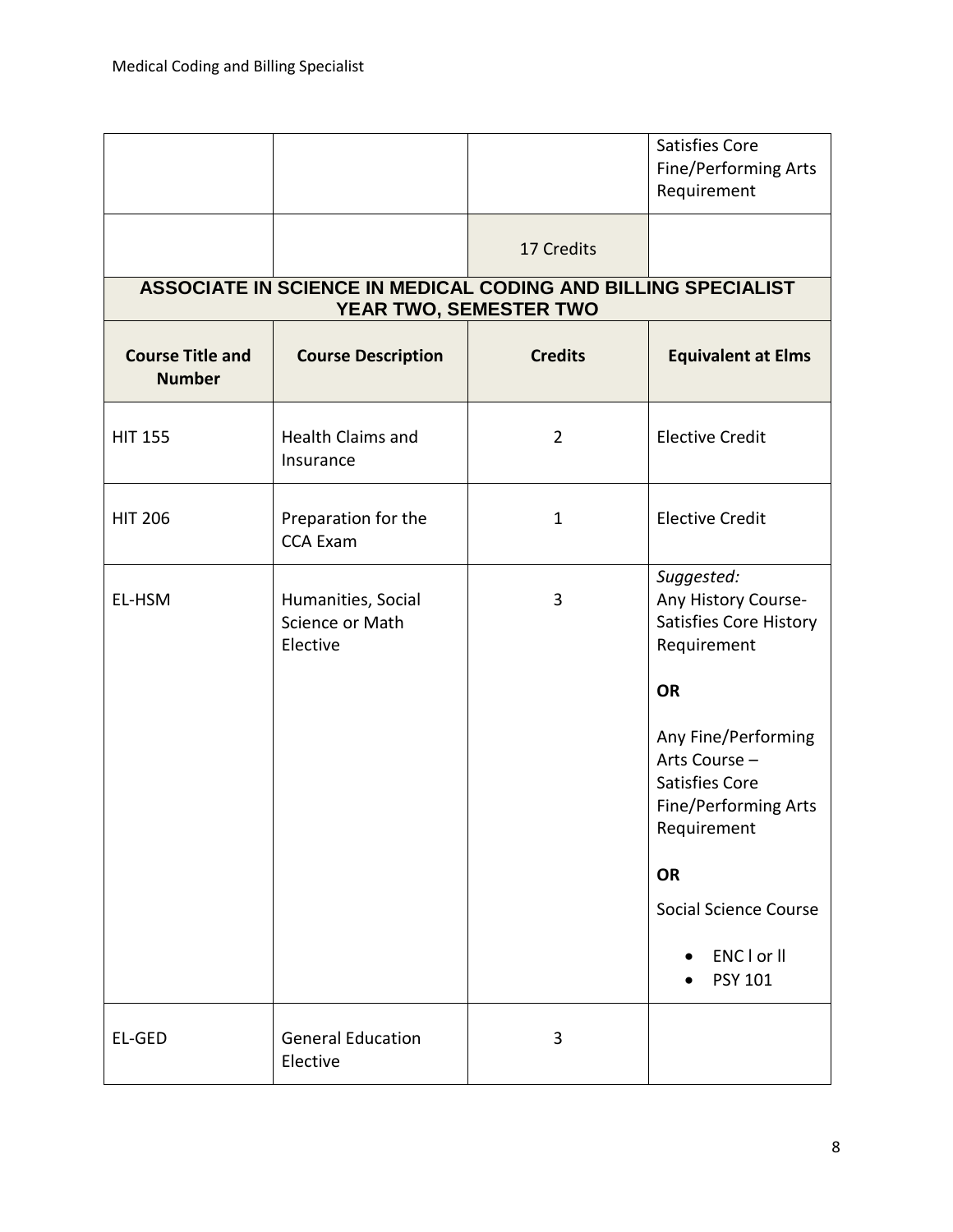| <b>HIT 266</b><br><b>OR</b> | Field Study Internship<br><b>MCBS</b>  | 3                       |                                                        |
|-----------------------------|----------------------------------------|-------------------------|--------------------------------------------------------|
| EL-BUSN                     | <b>Business Department</b><br>Elective |                         |                                                        |
| <b>PSY 101</b><br><b>OR</b> | General Psychology                     | 3                       | Satisfies Social<br><b>Science Core</b><br>Requirement |
| SOC 101                     | Introduction to<br>Sociology           |                         |                                                        |
|                             |                                        | <b>TOTAL 15 Credits</b> | <b>PROGRAM TOTAL</b>                                   |
|                             |                                        |                         | <b>61 CREDITS</b>                                      |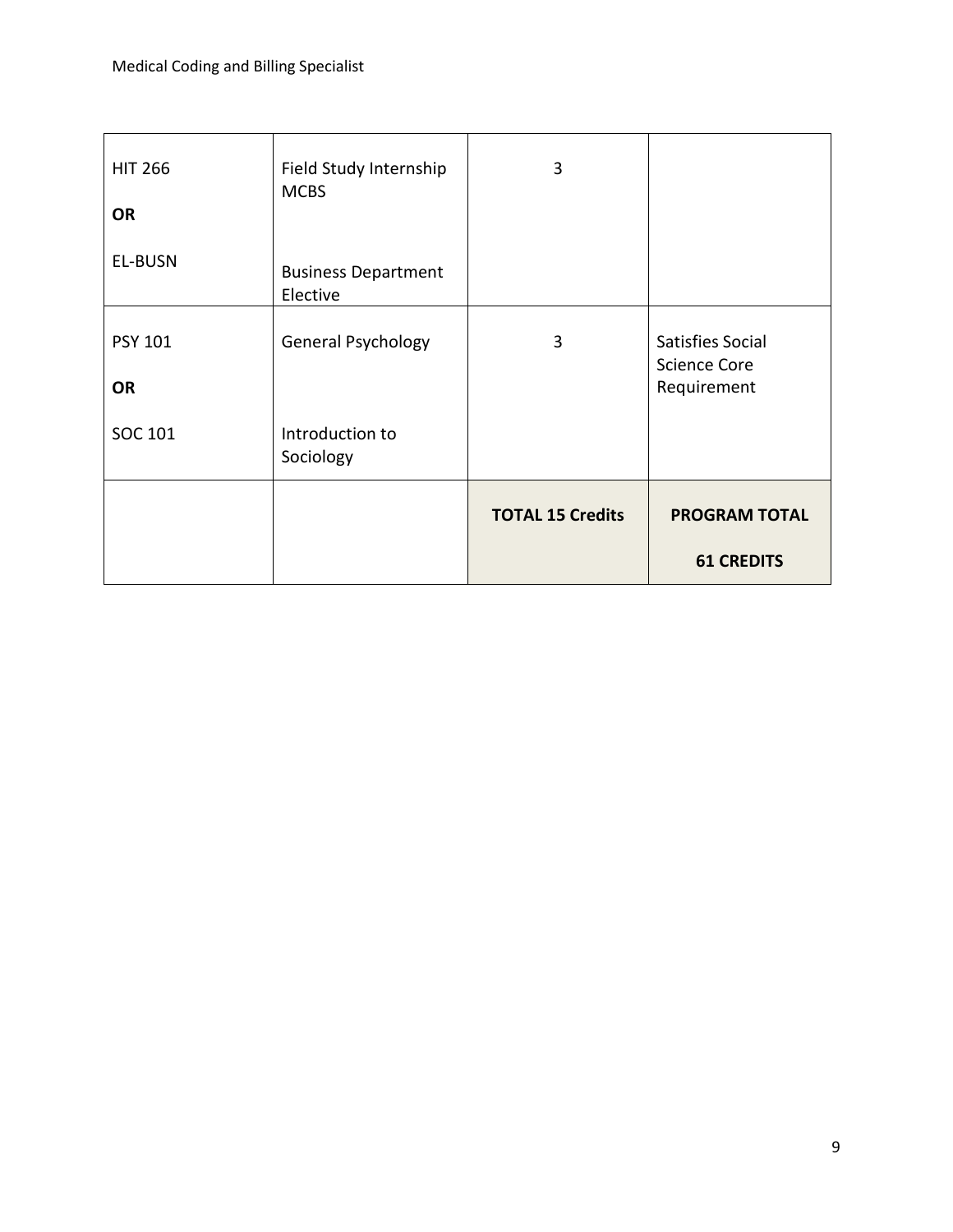

### **ELMS OPTION ONE: ACCELERATED 8-WEEK**

## **Bachelor of Arts Degree Completion Program at HCC**

 *in Healthcare Management\**

# **2016-2018**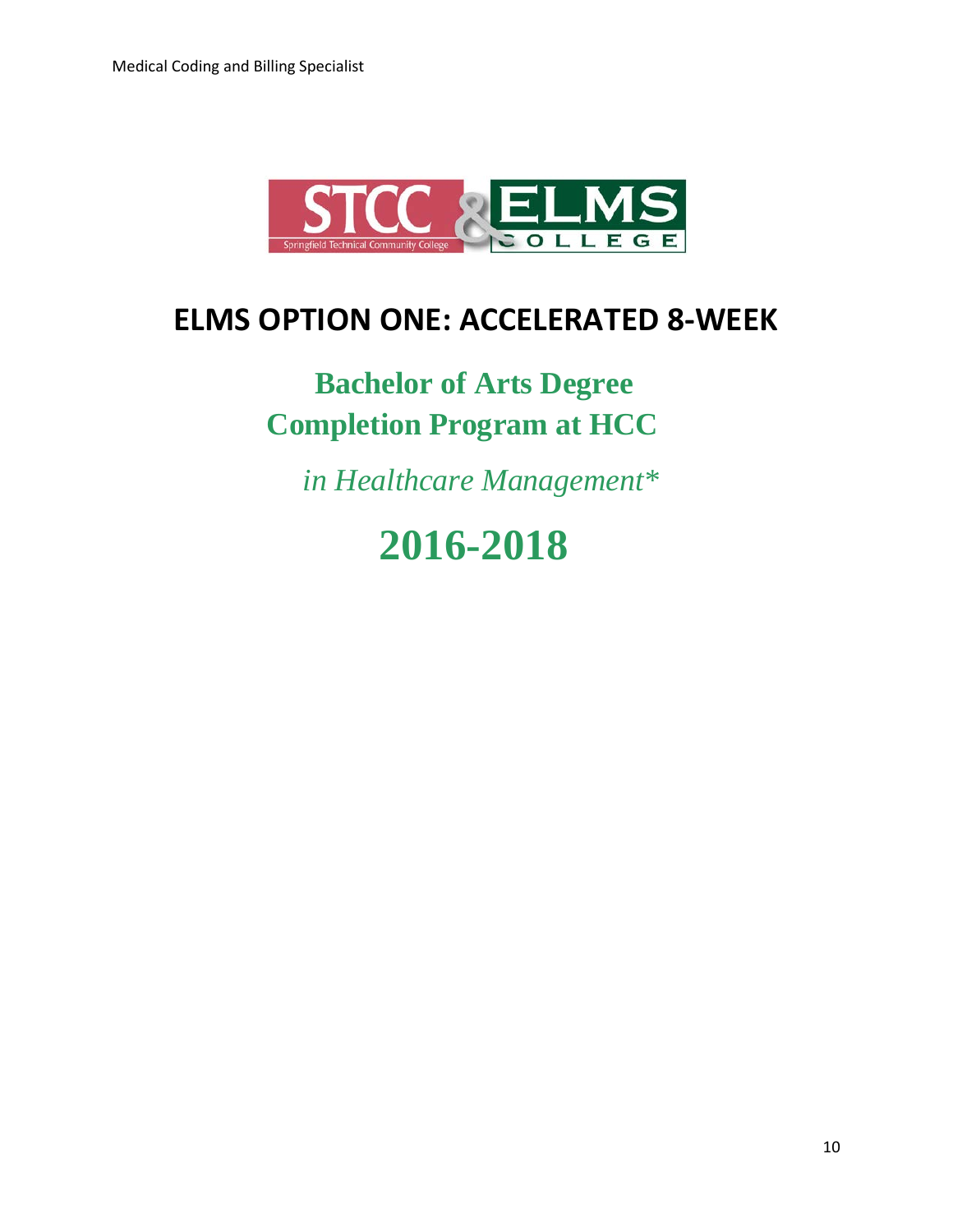

#### **ELMS COLLEGE**

#### **HEALTHCARE MANAGEMENT BACHELOR OF ARTS PROGRAM**

**(66 credits for last two years)**

#### **OFF CAMPUS (Holyoke Community College) - OPTION # 1**

(Minimum of **42** Elms Credits and Minimum of **120 Credits** to Graduate with a Baccalaureate Degree)

| 3RD YEAR [30 Credits]    |  |                                           |             |                                |                        |                  |                                            |                         |  |
|--------------------------|--|-------------------------------------------|-------------|--------------------------------|------------------------|------------------|--------------------------------------------|-------------------------|--|
| <b>Session 1</b>         |  | <b>Session 2</b>                          |             | <b>Session 3</b>               |                        | <b>Session 4</b> |                                            | <b>Session 5</b>        |  |
| Fall 1 (6 Credits)       |  | Fall 2 (6 Credits)                        |             | Spring 1                       |                        | <b>Spring 2</b>  |                                            | Summer 1                |  |
| $(1ST$ % Semester)       |  | (2 <sup>nd</sup> <sup>1/2</sup> Semester) |             |                                | (6 Credits)            | (6 Credits)      |                                            | (6 Credits)             |  |
|                          |  |                                           |             |                                | $(1ST$ % Semester)     |                  | (2 <sup>nd</sup> 1/ <sub>2</sub> Semester) | $(1ST$ % Semester)      |  |
| <b>HTH 200</b>           |  | <b>ACC 201</b>                            |             |                                | <b>ACC 202</b>         |                  | <b>BUS 481</b>                             | <b>Fine Arts Course</b> |  |
| Introduction to          |  | Accounting 1                              |             |                                | <b>Accounting 2</b>    |                  | Career                                     | (3 credits)             |  |
| Healthcare               |  | (3 credits)                               |             |                                | (3 credits)            |                  | Preparation                                |                         |  |
| (3 credits)              |  |                                           |             |                                |                        |                  | (3 credits)                                |                         |  |
| *BUS 221                 |  | <b>History Course</b>                     |             |                                | <b>BUS 248</b>         |                  | *BUS 252                                   | ** BUS 342:             |  |
| Computer                 |  | (3 credits)                               |             |                                | <b>Global Business</b> |                  | Principles of                              | Managerial              |  |
| <b>Applications</b>      |  |                                           |             |                                | (3 credits)            |                  | Marketing                                  | Communications          |  |
| (3 credits)              |  |                                           |             |                                |                        |                  | (3 credits)                                | (3 credits)             |  |
|                          |  |                                           |             |                                | 4TH YEAR [36 Credits]  |                  |                                            |                         |  |
| <b>Session 6</b>         |  | <b>Session 7</b>                          |             | <b>Session 8</b>               | <b>Session 9</b>       |                  | <b>Session 10</b>                          | <b>Session 11</b>       |  |
| <b>Summer 2</b>          |  | Fall 1                                    |             | Spring 1<br>Fall 2 (6 Credits) |                        |                  | <b>Spring 2</b>                            | Summer 1                |  |
| (6 Credits)              |  | (6 Credits)                               |             | $(2nd$ % semester)             | (6 Credits)            |                  | (6 Credits)                                | (6 Credits)             |  |
| $(2^{nd}$ $\frac{1}{2})$ |  | $(1ST$ % Semester)                        |             |                                | $(1ST$ % semester)     |                  | $(2^{nd}$ $\frac{1}{2})$                   | $(1^{ST}\%$             |  |
| Semester)                |  |                                           |             |                                |                        |                  | Semester)                                  | Semester)               |  |
|                          |  | <b>BUS 345</b>                            |             |                                |                        |                  |                                            |                         |  |
| <b>HTH</b>               |  | Human                                     |             | <b>HTH 350</b>                 | <b>SOC 214</b>         |                  | <b>LEG 311</b>                             | <b>REL 340</b>          |  |
| 250Operations            |  | Resource                                  |             | <b>Critical Issues</b>         | Sociology of           |                  | <b>Health Law</b>                          | Spirituality and        |  |
| in Healthcare            |  | Management                                |             | Healthcare<br>in the           |                        |                  | (3 credits)                                | Values in               |  |
| (3 credits)              |  | (3 credits)                               |             | Administration<br>(3 credits)  |                        |                  |                                            | Healthcare              |  |
|                          |  |                                           |             | of Healthcare                  |                        |                  |                                            | (3 credits)             |  |
|                          |  |                                           | (3 credits) |                                |                        |                  |                                            |                         |  |
| <b>*ECN 211</b>          |  | <b>ECN 212</b>                            |             | *PHI 248                       | *BUS 311               |                  | <b>HTH 410</b>                             | <b>BUS 480</b>          |  |
| Economics 1              |  | Economics 2                               |             | <b>Healthcare</b>              | Principles of          |                  | Capstone -                                 | <b>Business</b>         |  |
| (3 credits)              |  | (3 credits)                               |             | <b>Ethics</b>                  | Financial              |                  | Research and                               | Strategy                |  |
|                          |  |                                           |             | (3 credits)                    | Management             |                  | Leadership in                              | (3 credits)             |  |
|                          |  |                                           |             |                                | (3 credits)            |                  | Healthcare                                 |                         |  |
|                          |  |                                           |             |                                |                        |                  | Portfolio                                  |                         |  |
|                          |  |                                           |             |                                |                        |                  | (3 credits)                                |                         |  |

**\*BUS 342: Managerial Communications in the Elms College Healthcare Management Degree Completion Program will** *NOT* **be waived. BUS 342 is a Communication Intensive course at Elms College with specific writing guidelines set by the college.** 

\*Courses with an asterisk (shaded in Light Green) are offered at the reduced rate.

• **15 hours of community service are required for this program.**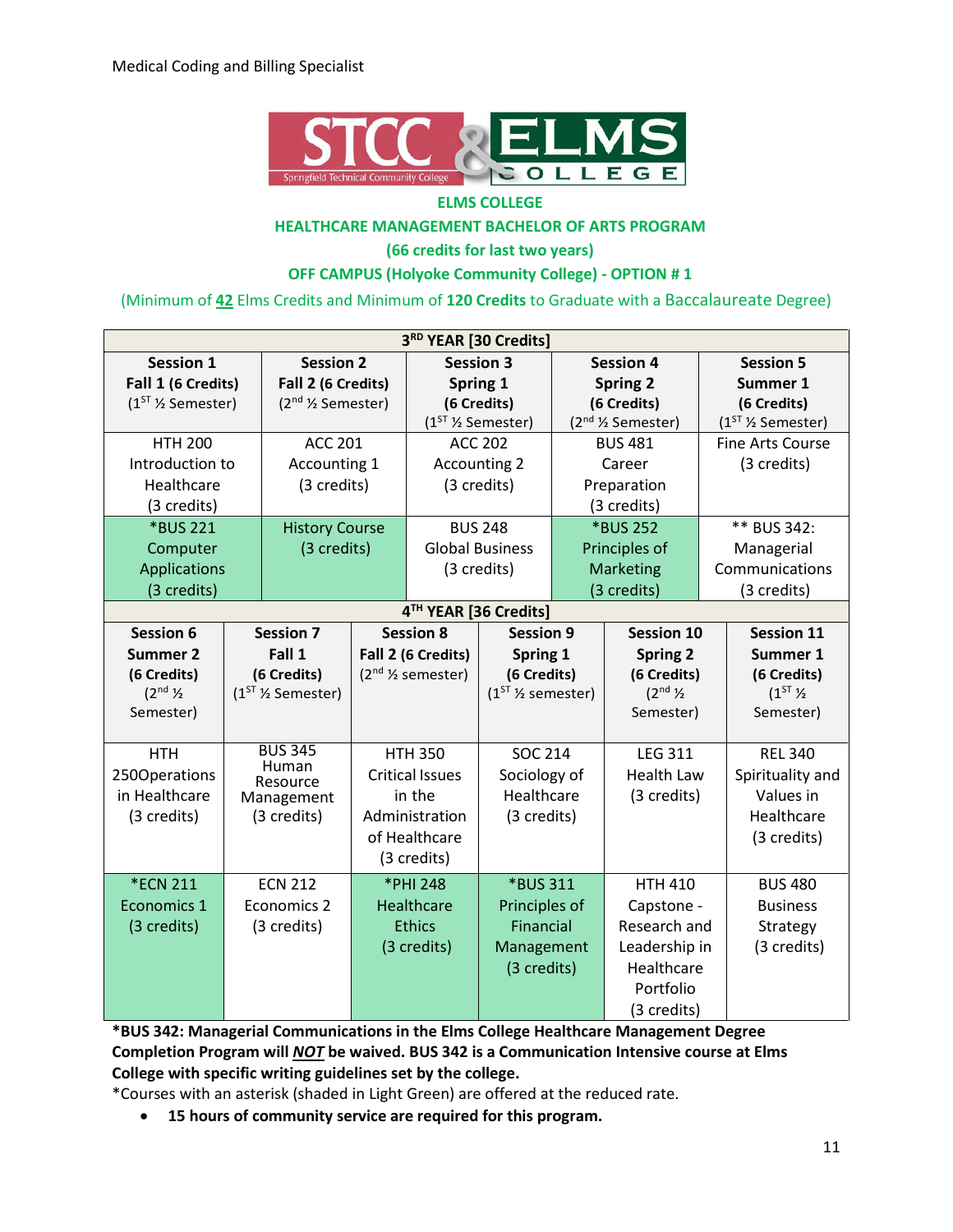#### **STCC CLASS ELIGIBILITY LIST for GENERAL EDUCATION & ELMS REQUIREMENTS:**

**FINE ARTS REQUIREMENT:** *Any 100 Level Art (ART), Music (MUS) or Theatre (THE) course.*

#### **HISTORY REQUIREMENT:** *Any 100 Level History (HIS) course.*

#### **HEALTHCARE MANAGEMENT TRANSFER CREDIT ELIGIBLE EQUIVALENT COURSES**

#### SPRINGFIELD TECHNICAL COMMUNITY COLLEGE **ELMS COLLEGE**

| ACC 101: Accounting I (4 credits)                    | ACC 201: Accounting I (3 credits)                        |
|------------------------------------------------------|----------------------------------------------------------|
|                                                      |                                                          |
| ACC 102: Accounting II (4 credits)                   | ACC 202: Accounting II (3 credits)                       |
|                                                      |                                                          |
| CMP 106: Computer Applications (3 credits)           | <b>BUS 221: Computer Applications</b><br>(3 credits)     |
|                                                      |                                                          |
| ECN 101: Economics I<br>(3 credits)                  | <b>ECN 211: Macroeconomics</b><br>(3 credits)            |
|                                                      |                                                          |
| ECN 102: Economics II<br>(3 credits)                 | ECN 212: Microeconomics (3 credits)                      |
|                                                      |                                                          |
| HIT 125 Health Information Management<br>(3 credits) | <b>HTH 200 Introduction to Healthcare</b><br>(3 credits) |
|                                                      |                                                          |
| HIT 255 Law and Ethics in Healthcare (3 credits)     | BUS 260: Legal Environment of Business<br>(3 credits)    |
|                                                      |                                                          |
| MGT 101: Principles of Management (3 credits)        | <b>BUS 242: Principles of Management</b><br>(3 credits)  |
|                                                      |                                                          |
| MKT 101: Principles of Marketing (3 credits)         | <b>BUS 252: Principles of Marketing</b><br>(3 credits)   |

**\*Students can have a maximum total of 5 (3 Credit) classes [15 Credits Total] transferred from this acceptable Transfer List from STCC to Elms for the Off Campus (Holyoke) or Online completion Options. Up to a total of 17 Credits max may be accepted in general by Elms, if other courses are approved for Transfer credit.**

**\*Students can have a maximum total of 4 (3 Credit) classes [12 Credits Total] transferred from this acceptable Transfer List from HCC to Elms for the Main Campus (Chicopee) Completion Option. Up to a total of 14 Credits max may be accepted in general by Elms, if other courses are approved for Transfer credit.**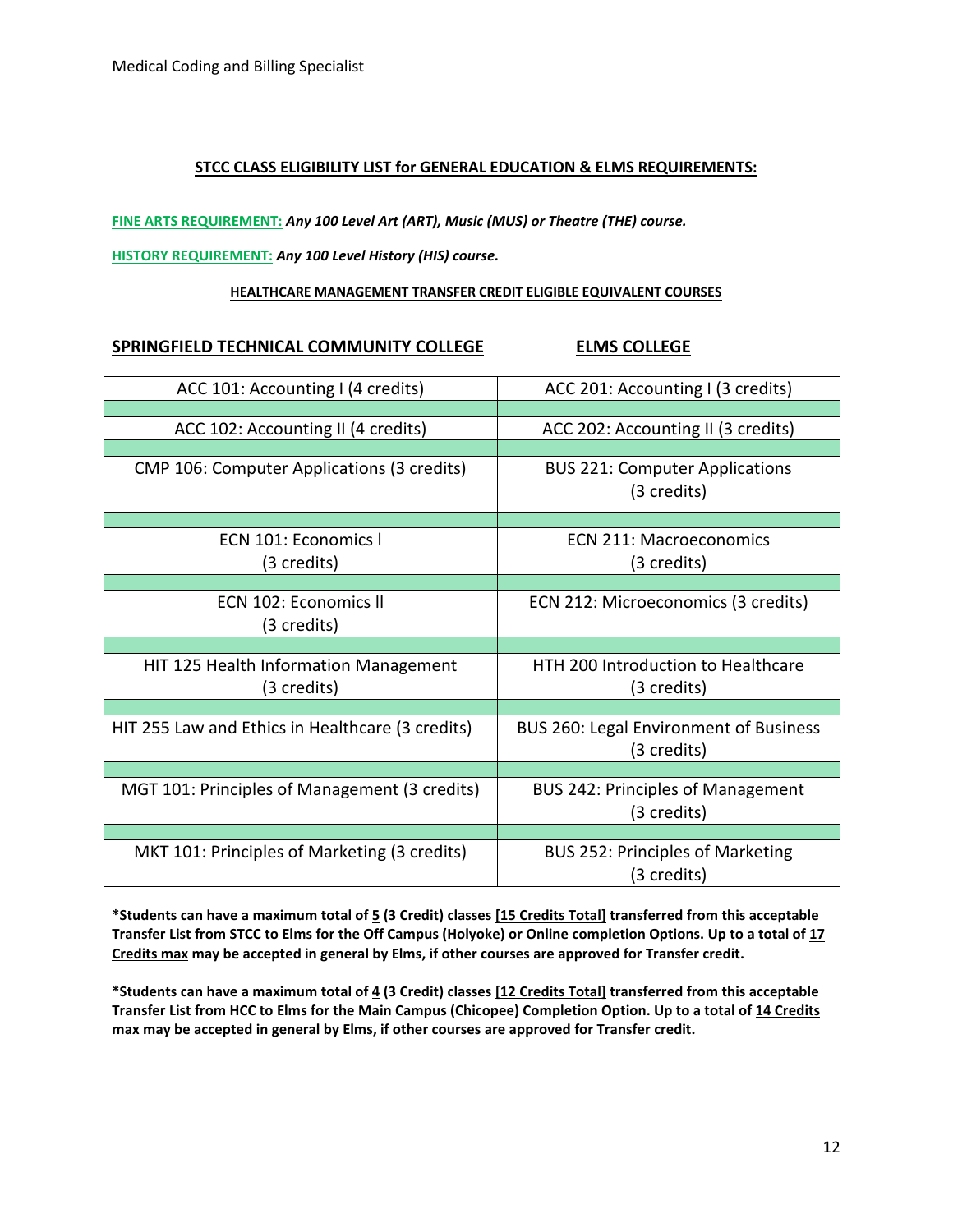

#### **DEGREE COMPLETION PROGRAM IN HEALTHCARE MANAGEMENT**

#### COURSE DESCRIPTIONS

*The number in parentheses denotes the credits awarded for the course.*

#### **ACC 201-202 Principles of Accounting I and II (6)**

In this two-semester course, students come to understand fundamental accounting principles and the framework of the accounting system. This course provides a foundation of knowledge concerning the preparation and use of financial statements; the accounting process of analyzing, recording, classifying, and interpreting business transactions; and the role of accounting in proprietorships and corporations. Conceptual problems analyzed include accounting for cash, inventories, depreciation, long-term debt, investments, and periodic income of the business enterprise. Emphasis is placed on the value of reliable financial information, financial statements, and cash flow by management, stockholders, investors, and others in the decision-making process.

#### **BUS 211 Computer Applicationsfor Business (3)**

To meet the challenges created by the increasingly important role that technology plays in our society, in this course students will gain hands-on experience with the most recent and widely used software programs. Students will complete introductory and advanced projects in Excel. Students will learn to write an academic research report using Word. Learning to design and create a database using ACCESS will be the final course project.

#### **BUS 242 Principles of Management (3)**

Students learn the major concepts and principles of business organization and explore the management processes of planning, organizing, leading, and controlling. The emphasis of the course will be on the skills and knowledge needed to successfully manage an organization.

#### **BUS 248 Global Business Environment (3)**

This is a study of the economic, political, and operational impact of conducting business in an international environment. Emphasis is placed on the historical development of trade theory, the cultural and social impact of globalization, and an evaluation of the role that cultural differences have on doing business internationally. The course evaluates the global economic environment. In addition, linkages in communication, education, financial systems, and standards of living are examined in terms of how they limit and/or encourage trade. The impact of trade on business operations is also evaluated.

#### **BUS 252 Principles of Marketing (3)**

The role of consumers in society and their choices at the retail level are increasing dramatically. Consequently, the role of marketing in our society is discussed using a product, price, place, and promotional focus. This course is projected from the viewpoint of marketing management in a firm. The course focuses on providing students with an understanding of the latest marketing strategies such as internet marketing techniques.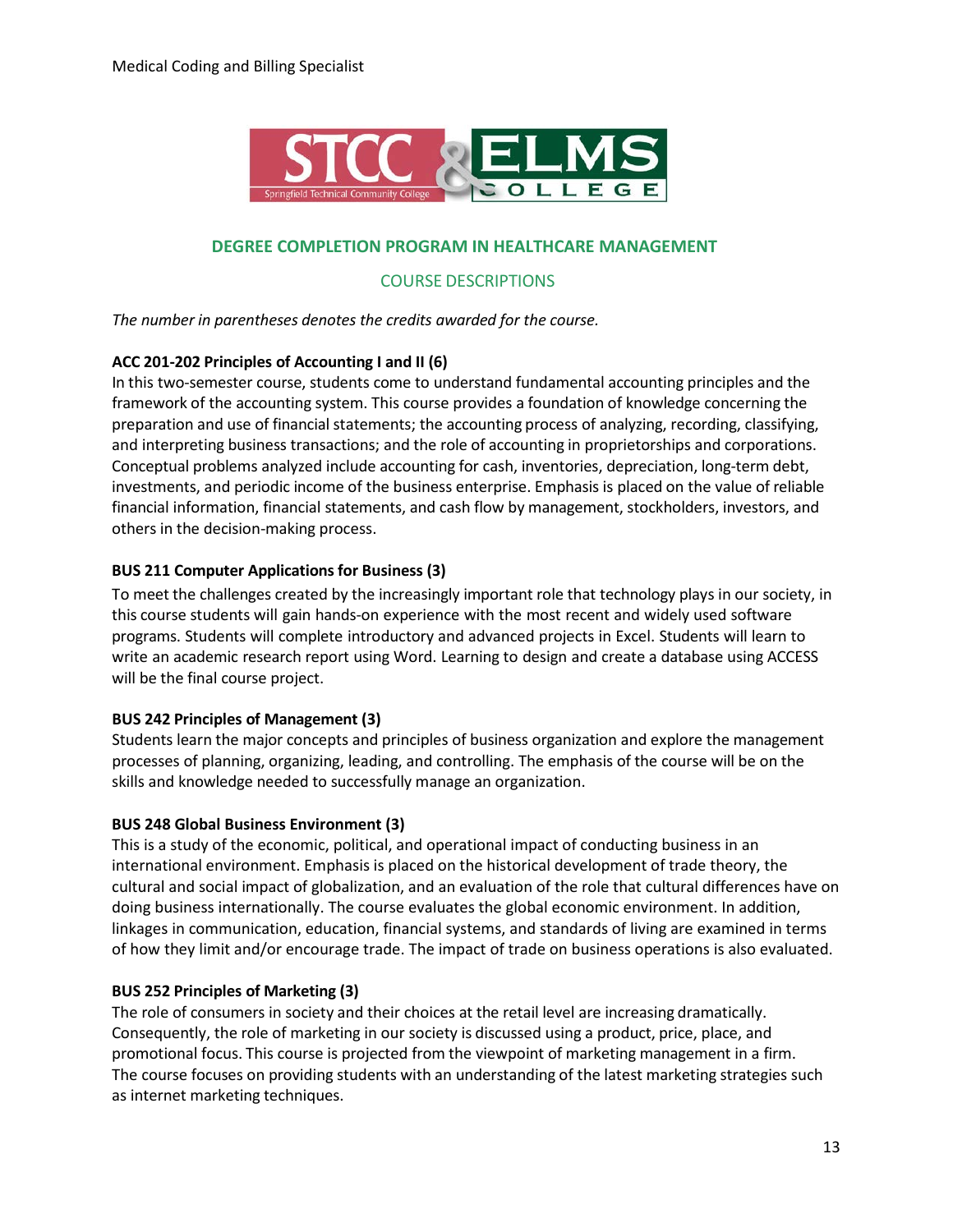#### **BUS 260 Legal Environment of Business (3)**

This course is an examination of the legal environment of business including traditional business law topics such as contracts, agency, and property. In addition, regulatory topics are included such as labor law, securities law, and antitrust. This course provides the student with the skills necessary to understand the relationships among business, government, and the law within the contemporary business environment.

#### **BUS 311 Principles of Financial Management (3)**

The principles underlying the nature, operation, and control of the corporation are studied through an analysis of its financial structure, practices, and policies. Emphasis is placed on financial markets, interest rates, the time value of money, financial analysis, and the analysis of short- term and long-term corporate financial decisions, including working capital management, capital budgeting, cost of capital, leverage, and debt and equity financing. This course is taught in the computer lab with extensive use of Excel. Prerequisites: MAT 109, ACC 202.

#### **BUS 342 Managerial Communications (3)**

Students develop the skills in effective business communication, beginning with organizing the message to fit the audience, the purpose, and the situation. They learn how to express themselves clearly and articulately, both orally and in writing, to listen actively, and to use effective leadership skills.

Prerequisites: BUS 242, 221.

#### **BUS 345 Human Resource Management (3)**

Students gain knowledge of key aspects of an effective human resource management system that recognizes employees as the most important asset. Topics covered include employee selection, training and development, compensation and benefits, motivation, discipline, grievance handling, labor unions, and the partnership between line managers and the human resource function. Prerequisite: BUS 242.

#### **BUS 480 Business Strategy (3)**

This business course is the culminating capstone course for all students majoring in accounting or business, and is designed to reinforce and test what they have learned throughout their coursework. Students work in competitive teams to bring together key concepts and skills from accounting, economics, finance, management, law, and marketing. A business ethics component focuses on helping students develop a framework for making ethical decisions. The organizing element of the course is an online international business simulation. This is a sophisticated model of a competitive business environment that requires teams to analyze data, consider options, test decisions, and then put their business judgment on the line against other teams. The course will be taught in the computer lab, and students will make several formal business presentations to faculty and community business leaders. Students in this course will also complete the comprehensive business exam. Prerequisite: All 200 and 300 level business management required courses must be completed, and student must have senior standing.

#### **BUS 481 Career Development (1)**

This course is designed to assist students with career exploration and to prepare them to be competitive candidates during the job search process. This course covers the following topics: career planning, resume building, interview skills, and the power of networking. Students learn the importance of selfefficacy to achieve personal and professional success. The importance of being an ethically-oriented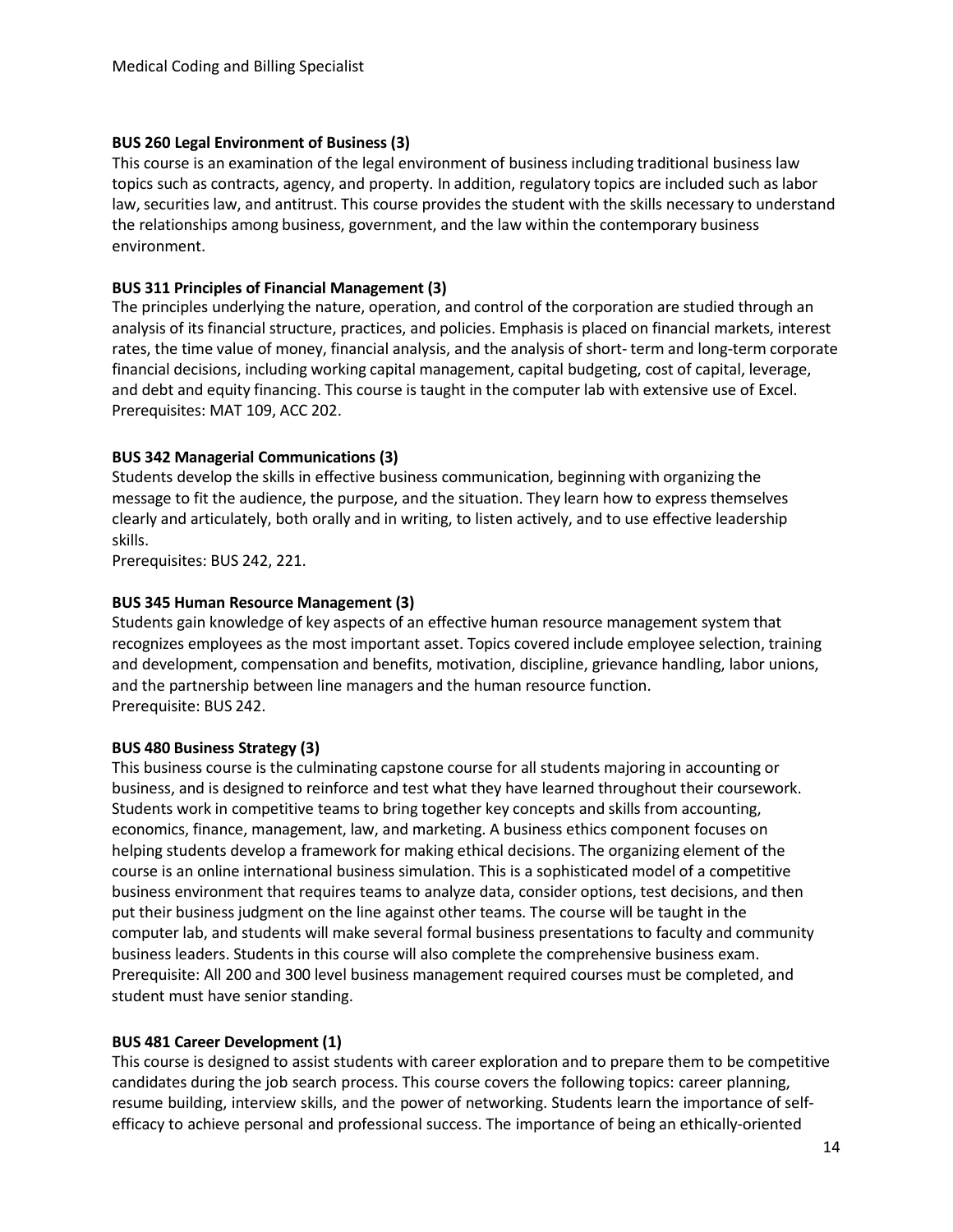leader will be presented as part of the career development process.

#### **ECN 211 EconomicsI (3)**

This course involves the macro-study of the American economic system. Topics include concepts of national income and employment theory, determinants of unemployment rates, inflation rates, GNP, and public policy tools that can be used to promote macroeconomic goals.

#### **ECN 212 Economics II (3)**

This course involves the micro-study of the American economic system. Topics include the characteristics of the American private enterprise economy including the basic concepts of demand, supply, production, prices, allocation of resources, and distribution of income. Prerequisite: ECN 211.

#### **HTH 200 Introduction to Healthcare (3)**

This course is an introduction to the current healthcare industry. The course explores government and economic influences on health service systems. Topics include health policy, patient rights, reimbursement, risk management, delivery models and leadership styles in the health service field.

#### **HTH 250 Operations in Healthcare (3)**

This course introduces the internal operating environments of healthcare organizations. Topics include organizational relationships and communication structures between and among patients, providers, administrators, risk managers and information systems specialists. Access, patient satisfaction, and outcomes are discussed.

#### **HTH 350 Critical Issuesin the Administration of Healthcare (3)**

This course examines critical issues which impact healthcare organizations, providers and patients. There is an in-depth examination of legal, cultural and ethical issues as they relate to organizational structure, quality of care, quality of life and values in the delivery of health services.

#### **HTH 410 Capstone: Research and Leadership in Healthcare Portfolio (3)**

This is a problem-based course in which students' research, design, and evaluate projects that will improve the healthcare field.

#### **LEG 311 Health Law (3)**

In this course, students examine a broad range of legal issues affecting health care delivery, including the structure of the healthcare system, reimbursement methods (Medicare, Medicaid, third party insurance, and prepaid health plans such as H.M.O.s), medical malpractice, and the complex issues involved in making decisions about medical treatment (informed consent and physicianassisted suicide).

#### **PHI 248 Healthcare Ethics (3)**

This course examines current controversies and ethical problems that arise in the healthcare setting. Frameworks for making justified moral decisions are explored, and case studies are presented for practice in the application of moral theory.

#### **REL 340 Spirituality and Values in Healthcare (3)**

This course will explore spirituality and values capable of sustaining healthcare providers in an increasingly-complex workplace.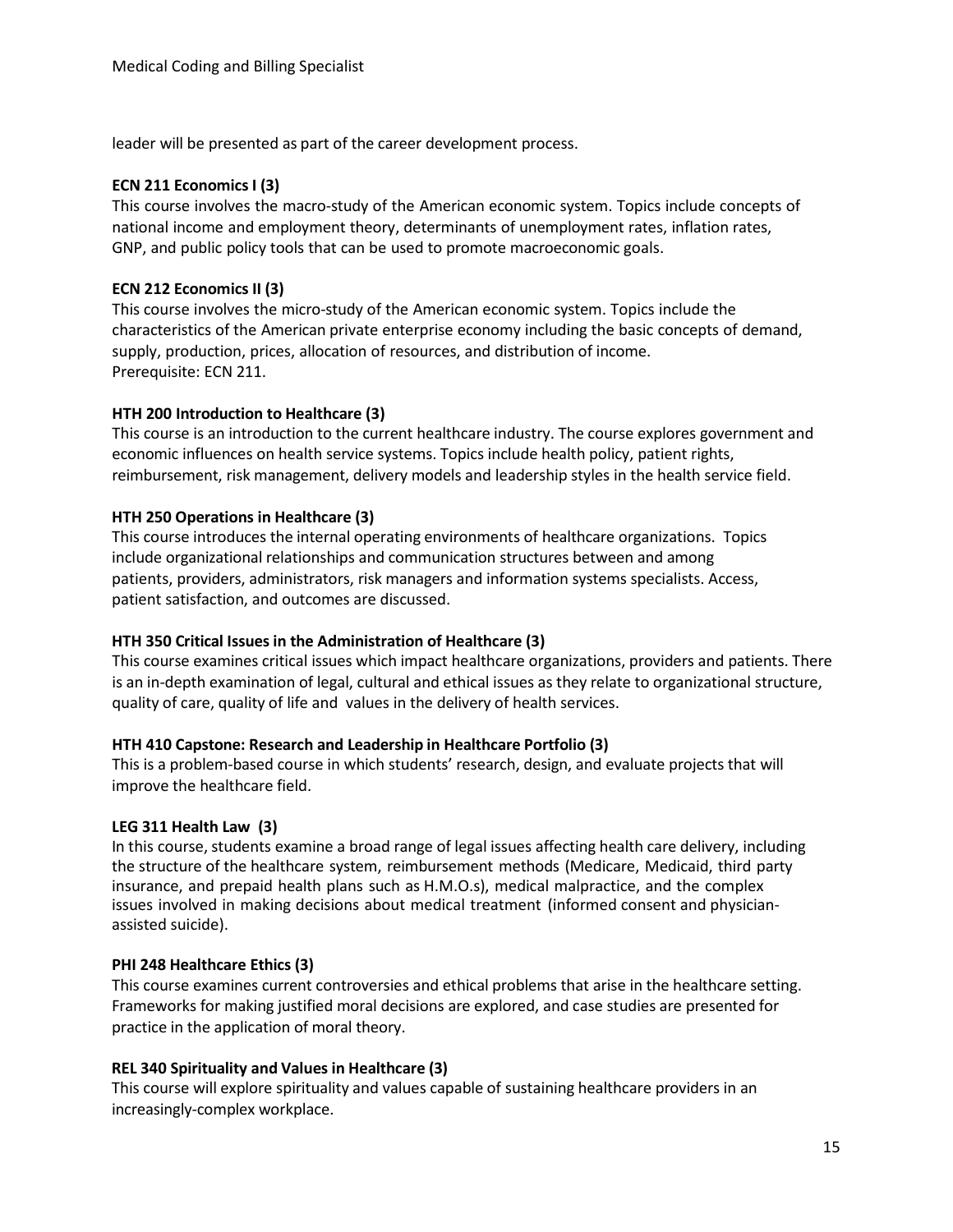#### **SOC 214 Sociology of Healthcare (3)**

This course provides an introduction to the sociology of health, illness, and healthcare in the United States. Students will examine how health, disease, and medical care are socially created and defined, and how social contexts influence these definitions. Some of the topics to be covered include health care reform, social sources of wellness, and a sociological analysis of the health care system and its practitioners. Throughout the course, students will be encouraged to consider the diverse ways in which sex, race, ethnicity, social class and more broadly, power, affect health, illness, longevity, and healthcare.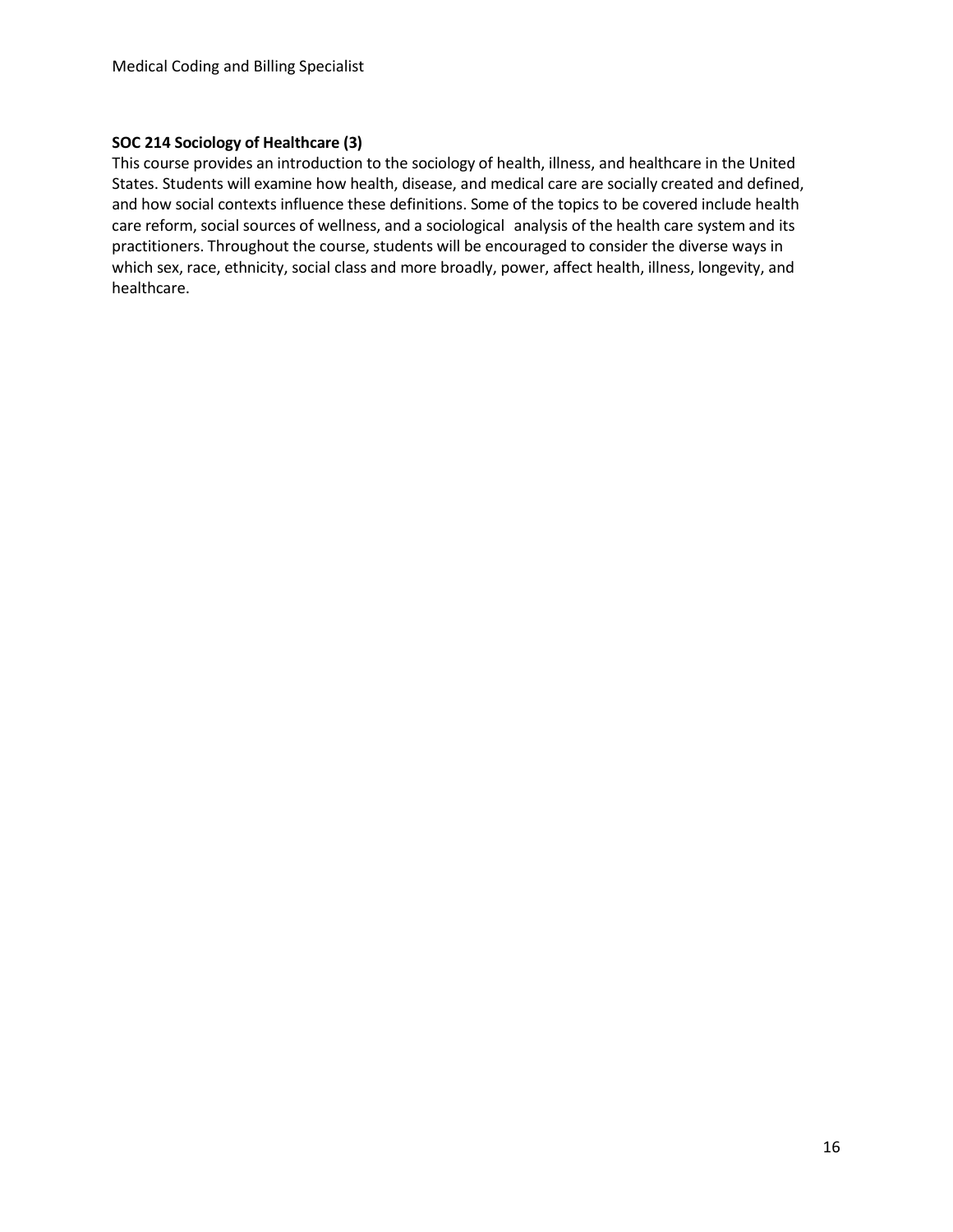

## **ELMS OPTION TWO: Online**

 **Bachelor of Arts Degree Completion Program**

 *in Healthcare Management*

# **2016-2018**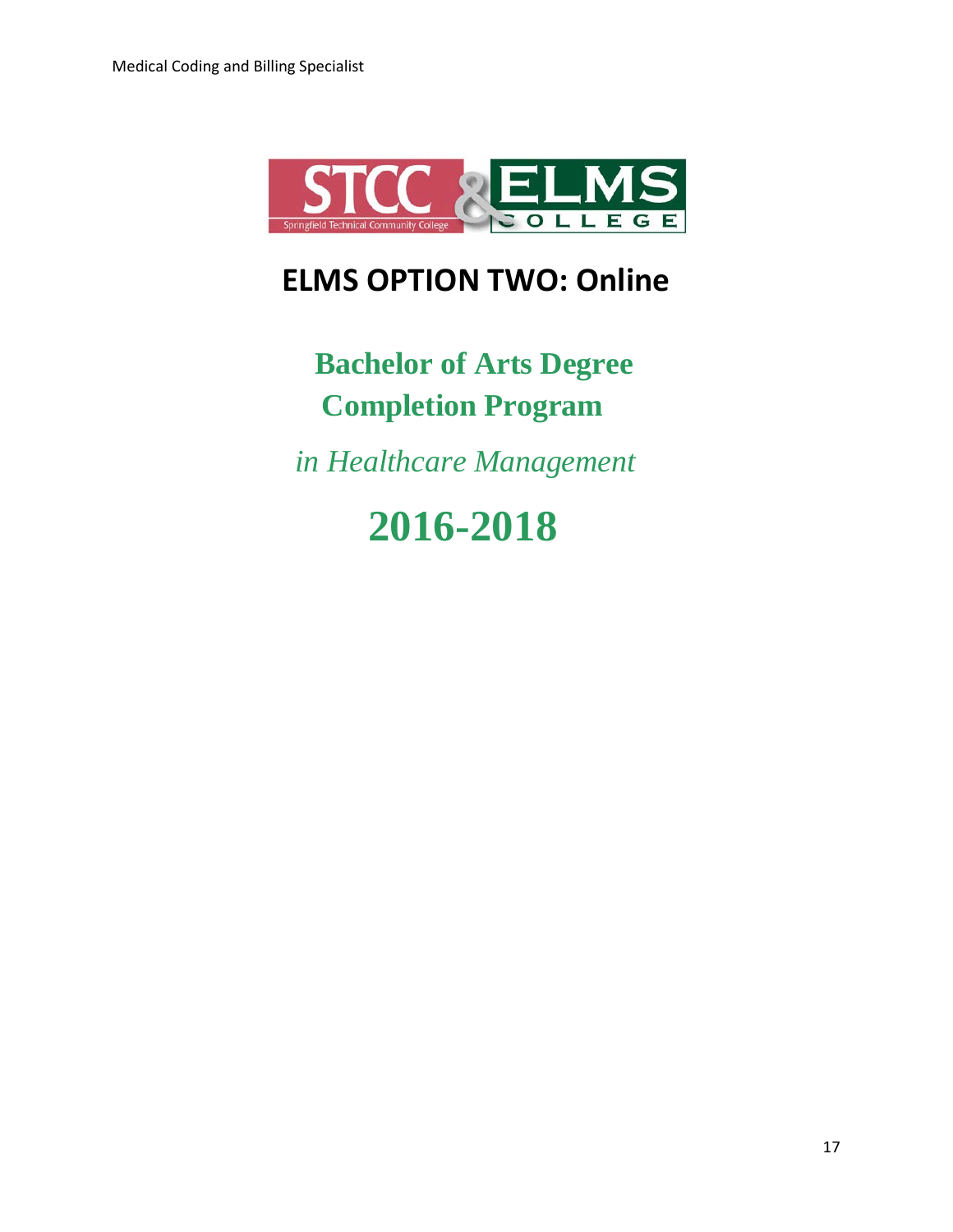

#### **ELMS COLLEGE**

#### **HEALTHCARE MANAGEMENT BACHELOR OF ARTS PROGRAM (66 Credits for last 2 Years) ONLINE - OPTION # 2**

#### (Minimum of **42** Elms Credits and Minimum of **120 Credits** to Graduate w/ Baccalaureate Degree)

| 3RD YEAR [30 Credits]    |  |                                      |                        |                                      |                        |                    |                          |  |                         |  |
|--------------------------|--|--------------------------------------|------------------------|--------------------------------------|------------------------|--------------------|--------------------------|--|-------------------------|--|
| <b>Session 1</b>         |  | <b>Session 2</b><br><b>Session 3</b> |                        | <b>Session 4</b>                     |                        |                    | <b>Session 5</b>         |  |                         |  |
| Fall 1 (6 Credits)       |  | Fall 2 (6 Credits)                   | Spring 1               |                                      | <b>Spring 2</b>        |                    | Summer 1                 |  |                         |  |
| $(1ST$ % Semester)       |  | $(2nd$ % semester)                   |                        |                                      | (6 Credits)            | (6 Credits)        |                          |  | (6 Credits)             |  |
|                          |  |                                      |                        |                                      | $(1ST$ % Semester)     | $(2nd$ % semester) |                          |  | $(1ST$ % Semester)      |  |
| <b>HTH 200</b>           |  | <b>ACC 201</b>                       |                        |                                      | <b>ACC 202</b>         |                    | <b>BUS 481</b>           |  | <b>Fine Arts Course</b> |  |
| Introduction to          |  | Accounting 1                         |                        |                                      | <b>Accounting 2</b>    |                    | Career                   |  | (3 credits)             |  |
| Healthcare               |  | (3 credits)                          |                        |                                      | (3 credits)            |                    | Preparation              |  |                         |  |
| (3 credits)              |  |                                      |                        |                                      |                        |                    | (3 credits)              |  |                         |  |
| *BUS 221                 |  | *HTH 250                             |                        |                                      | *BUS 248               |                    | *BUS 242                 |  | ** BUS 342              |  |
| Computer                 |  | Operations in                        |                        |                                      | <b>Global Business</b> |                    | Principles of            |  | Managerial              |  |
| <b>Applications</b>      |  | Healthcare                           |                        |                                      | (3 credits)            |                    | Management               |  | Communications          |  |
| (3 credits)              |  | (3 credits)                          |                        |                                      |                        |                    | (3 credits)              |  | (3 credits)             |  |
| 4TH YEAR [36 Credits]    |  |                                      |                        |                                      |                        |                    |                          |  |                         |  |
| <b>Session 6</b>         |  | <b>Session 7</b>                     |                        | <b>Session 8</b><br><b>Session 9</b> |                        | <b>Session 10</b>  |                          |  | <b>Session 11</b>       |  |
| <b>Summer 2</b>          |  | Fall 1                               |                        | Fall 2 (6 Credits)<br>Spring 1       |                        |                    | <b>Spring 2</b>          |  | Summer 1                |  |
| (6 Credits)              |  | (6 Credits)                          |                        | $(2nd$ % semester)<br>(6 Credits)    |                        |                    | (6 Credits)              |  | (6 Credits)             |  |
| $(2^{nd}$ $\frac{1}{2})$ |  | $(1^{ST}\%$                          |                        |                                      | $(1^{ST}\%$            |                    | $(2^{nd}$ $\frac{1}{2})$ |  | $(1^{ST}\%$             |  |
| semester)                |  | Semester)                            |                        |                                      | Semester)              |                    | semester)                |  | Semester)               |  |
|                          |  | <b>BUS 345</b><br>Human              | <b>HTH 350</b>         |                                      | <b>SOC 214</b>         |                    | <b>LEG 311</b>           |  | <b>REL 340</b>          |  |
| <b>History Course</b>    |  | Resource                             | <b>Critical Issues</b> |                                      | Sociology of           |                    | <b>Health Law</b>        |  | Spirituality and        |  |
| (3 credits)              |  | Management                           |                        | Healthcare<br>in the                 |                        |                    | (3 credits)              |  | Values in               |  |
|                          |  | (3 credits)                          |                        | Administration<br>(3 credits)        |                        |                    |                          |  | Healthcare              |  |
|                          |  |                                      | of Healthcare          |                                      |                        |                    |                          |  | (3 credits)             |  |
|                          |  |                                      |                        | (3 credits)                          |                        |                    |                          |  |                         |  |
| <b>ECN 211</b>           |  | <b>ECN 212</b>                       |                        | * PHI 248<br>*BUS 311                |                        | <b>HTH 410</b>     |                          |  | <b>BUS 480</b>          |  |
| Economics 1              |  | <b>Economics 2</b>                   |                        | Healthcare                           | Principles of          |                    | Capstone -               |  | <b>Business</b>         |  |
| (3 credits)              |  | (3 credits)                          |                        | <b>Ethics</b>                        | Financial              |                    | Research and             |  | Strategy                |  |
|                          |  |                                      |                        | (3 credits)                          | Management             |                    | Leadership in            |  | (3 credits)             |  |
|                          |  |                                      |                        |                                      | (3 credits)            |                    | Healthcare               |  |                         |  |
|                          |  |                                      |                        |                                      |                        |                    | Portfolio                |  |                         |  |
|                          |  |                                      |                        |                                      |                        |                    | (3 credits)              |  |                         |  |

**\*\*BUS 342: Managerial Communications in the Elms College Healthcare Management Degree Completion Program will** *NOT* **be waived. BUS 342 is a Communication Intensive course at Elms College with specific writing guidelines set by the college.** 

\*Courses with an asterisk are offered at the reduced rate.

• **15 hours of community service are required for this program.**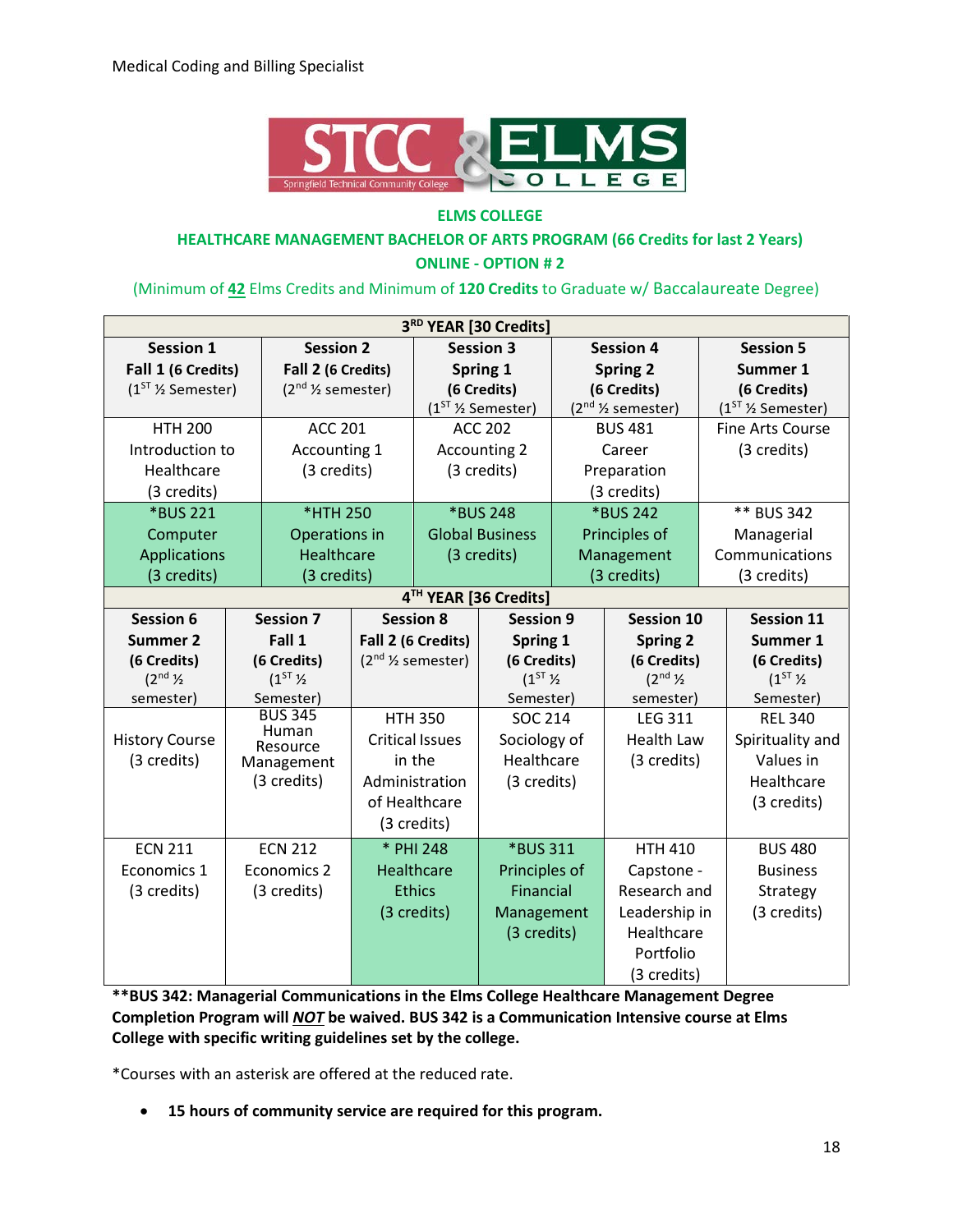#### **STCC CLASS ELIGIBILITY LIST for GENERAL EDUCATION & ELMS REQUIREMENTS:**

**FINE ARTS REQUIREMENT:** *Any 100 Level Art (ART), Music (MUS) or Theatre (THE) course.*

#### **HISTORY REQUIREMENT:** *Any 100 Level History (HIS) course.*

#### **HEALTHCARE MANAGEMENT TRANSFER CREDIT ELIGIBLE EQUIVALENT COURSES**

#### **SPRINGFIELD TECHNICAL COMMUNITY COLLEGE ELMS COLLEGE**

| ACC 101: Accounting I (4 credits)                | ACC 201: Accounting I (3 credits)                            |
|--------------------------------------------------|--------------------------------------------------------------|
|                                                  |                                                              |
| ACC 102: Accounting II (4 credits)               | ACC 202: Accounting II (3 credits)                           |
| CMP 106: Computer Applications (3 credits)       | <b>BUS 221: Computer Applications</b><br>(3 credits)         |
|                                                  |                                                              |
| ECN 101: Economics I<br>(3 credits)              | ECN 211: Macroeconomics<br>(3 credits)                       |
|                                                  |                                                              |
| ECN 102: Economics II                            | ECN 212: Microeconomics (3 credits)                          |
| (3 credits)                                      |                                                              |
|                                                  |                                                              |
| HIT 125 Health Information Management            | HTH 200 Introduction to Healthcare                           |
| (3 credits)                                      | (3 credits)                                                  |
|                                                  |                                                              |
| HIT 255 Law and Ethics in Healthcare (3 credits) | <b>BUS 260: Legal Environment of Business</b><br>(3 credits) |
|                                                  |                                                              |
| MGT 101: Principles of Management (3 credits)    | <b>BUS 242: Principles of Management</b><br>(3 credits)      |
|                                                  |                                                              |
| MKT 101: Principles of Marketing (3 credits)     | <b>BUS 252: Principles of Marketing</b><br>(3 credits)       |

**\*Students can have a maximum total of 5 (3 Credit) classes [15 Credits Total] transferred from this acceptable Transfer List from STCC to Elms for the Off Campus (Holyoke) or Online completion Options. Up to a total of 17 Credits max may be accepted in general by Elms, if other courses are approved for Transfer credit.**

**\*Students can have a maximum total of 4 (3 Credit) classes [12 Credits Total] transferred from this acceptable Transfer List from HCC to Elms for the Main Campus (Chicopee) Completion Option. Up to a total of 14 Credits max may be accepted in general by Elms, if other courses are approved for Transfer credit.**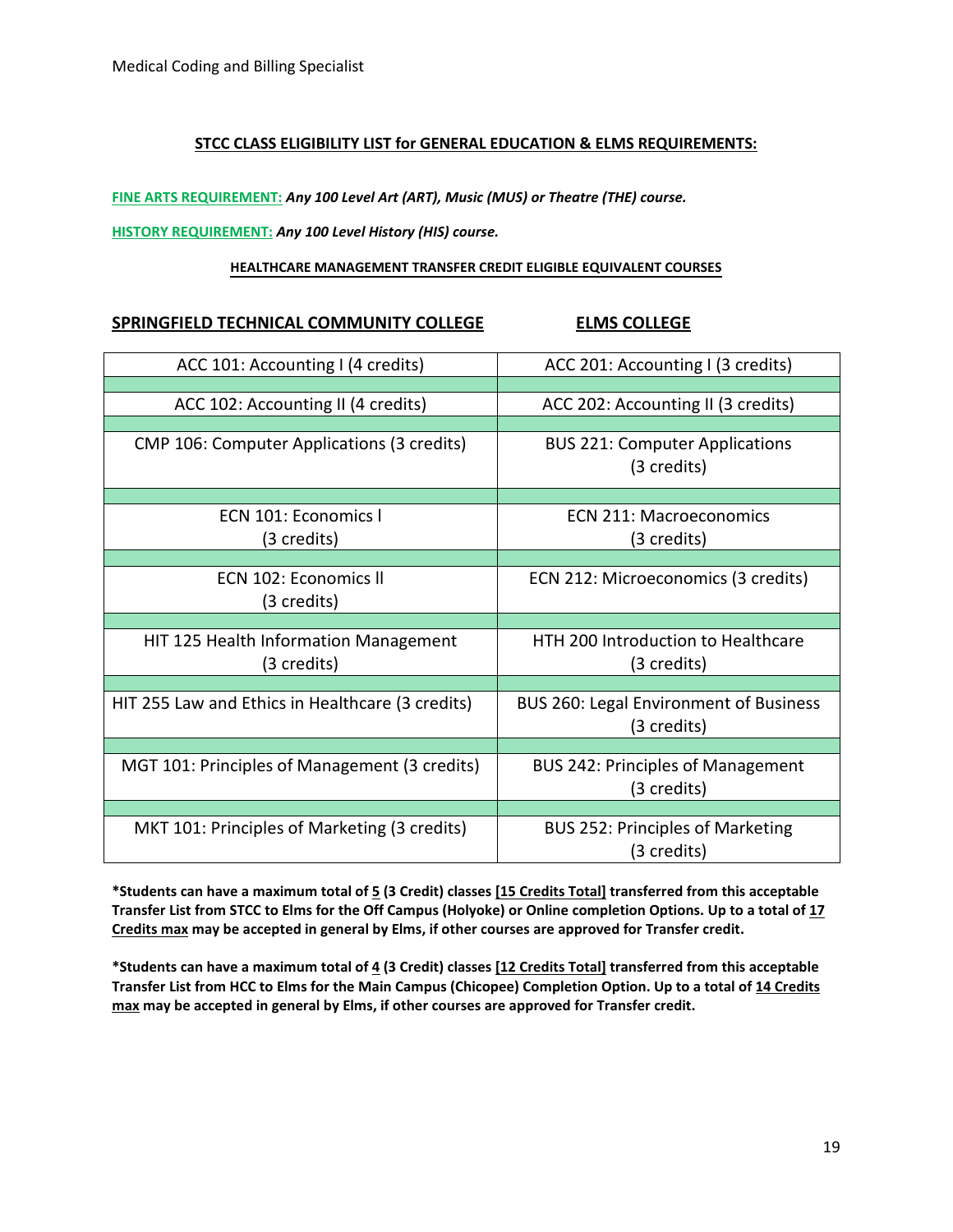

#### **DEGREE COMPLETION PROGRAM IN HEALTHCARE MANAGEMENT**

COURSE DESCRIPTIONS

*The number in parentheses denotes the credits awarded for the course.*

#### **ACC 201-202 Principles of Accounting I and II (6)**

In this two-semester course, students come to understand fundamental accounting principles and the framework of the accounting system. This course provides a foundation of knowledge concerning the preparation and use of financial statements; the accounting process of analyzing, recording, classifying, and interpreting business transactions; and the role of accounting in proprietorships and corporations. Conceptual problems analyzed include accounting for cash, inventories, depreciation, long-term debt, investments, and periodic income of the business enterprise. Emphasis is placed on the value of reliable financial information, financial statements, and cash flow by management, stockholders, investors, and others in the decision-making process.

#### **BUS 211 Computer Applicationsfor Business (3)**

To meet the challenges created by the increasingly important role that technology plays in our society, in this course students will gain hands-on experience with the most recent and widely used software programs. Students will complete introductory and advanced projects in Excel. Students will learn to write an academic research report using Word. Learning to design and create a database using ACCESS will be the final course project.

#### **BUS 242 Principles of Management (3)**

Students learn the major concepts and principles of business organization and explore the management processes of planning, organizing, leading, and controlling. The emphasis of the course will be on the skills and knowledge needed to successfully manage an organization.

#### **BUS 248 Global Business Environment (3)**

This is a study of the economic, political, and operational impact of conducting business in an international environment. Emphasis is placed on the historical development of trade theory, the cultural and social impact of globalization, and an evaluation of the role that cultural differences have on doing business internationally. The course evaluates the global economic environment. In addition, linkages in communication, education, financial systems, and standards of living are examined in terms of how they limit and/or encourage trade. The impact of trade on business operations is also evaluated.

#### **BUS 252 Principles of Marketing (3)**

The role of consumers in society and their choices at the retail level are increasing dramatically. Consequently, the role of marketing in our society is discussed using a product, price, place, and promotional focus. This course is projected from the viewpoint of marketing management in a firm. The course focuses on providing students with an understanding of the latest marketing strategies such as internet marketing techniques.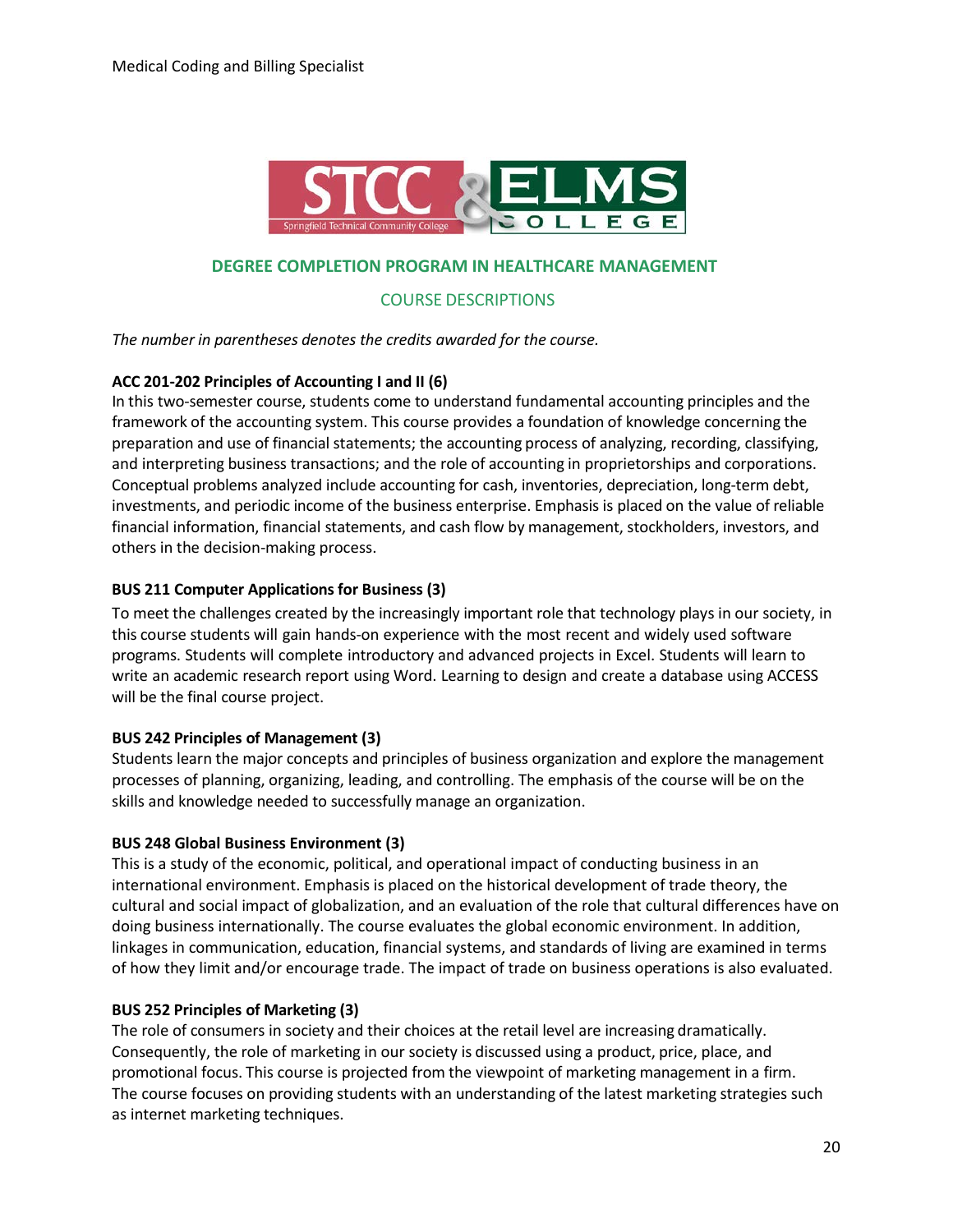#### **BUS 260 Legal Environment of Business (3)**

This course is an examination of the legal environment of business including traditional business law topics such as contracts, agency, and property. In addition, regulatory topics are included such as labor law, securities law, and antitrust. This course provides the student with the skills necessary to understand the relationships among business, government, and the law within the contemporary business environment.

#### **BUS 311 Principles of Financial Management (3)**

The principles underlying the nature, operation, and control of the corporation are studied through an analysis of its financial structure, practices, and policies. Emphasis is placed on financial markets, interest rates, the time value of money, financial analysis, and the analysis of short- term and long-term corporate financial decisions, including working capital management, capital budgeting, cost of capital, leverage, and debt and equity financing. This course is taught in the computer lab with extensive use of Excel. Prerequisites: MAT 109, ACC 202.

#### **BUS 342 Managerial Communications (3)**

Students develop the skills in effective business communication, beginning with organizing the message to fit the audience, the purpose, and the situation. They learn how to express themselves clearly and articulately, both orally and in writing, to listen actively, and to use effective leadership skills.

Prerequisites: BUS 242, 221.

#### **BUS 345 Human Resource Management (3)**

Students gain knowledge of key aspects of an effective human resource management system that recognizes employees as the most important asset. Topics covered include employee selection, training and development, compensation and benefits, motivation, discipline, grievance handling, labor unions, and the partnership between line managers and the human resource function. Prerequisite: BUS 242.

#### **BUS 480 Business Strategy (3)**

This business course is the culminating capstone course for all students majoring in accounting or business, and is designed to reinforce and test what they have learned throughout their coursework. Students work in competitive teams to bring together key concepts and skills from accounting, economics, finance, management, law, and marketing. A business ethics component focuses on helping students develop a framework for making ethical decisions. The organizing element of the course is an online international business simulation. This is a sophisticated model of a competitive business environment that requires teams to analyze data, consider options, test decisions, and then put their business judgment on the line against other teams. The course will be taught in the computer lab, and students will make several formal business presentations to faculty and community business leaders. Students in this course will also complete the comprehensive business exam. Prerequisite: All 200 and 300 level business management required courses must be completed, and student must have senior standing.

#### **BUS 481 Career Development (1)**

This course is designed to assist students with career exploration and to prepare them to be competitive candidates during the job search process. This course covers the following topics: career planning, resume building, interview skills, and the power of networking. Students learn the importance of selfefficacy to achieve personal and professional success. The importance of being an ethically-oriented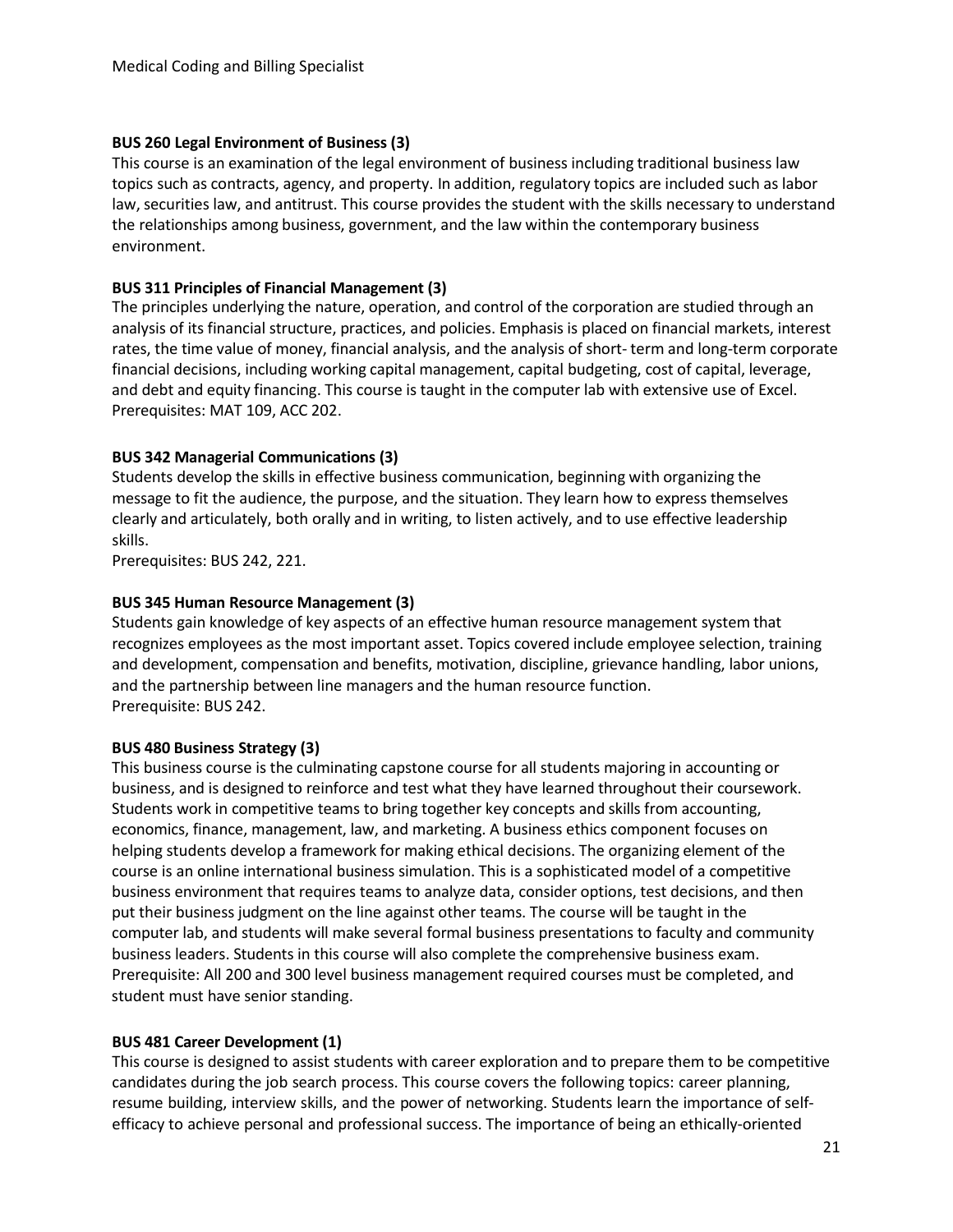leader will be presented as part of the career development process.

#### **ECN 211 EconomicsI (3)**

This course involves the macro-study of the American economic system. Topics include concepts of national income and employment theory, determinants of unemployment rates, inflation rates, GNP, and public policy tools that can be used to promote macroeconomic goals.

#### **ECN 212 Economics II (3)**

This course involves the micro-study of the American economic system. Topics include the characteristics of the American private enterprise economy including the basic concepts of demand, supply, production, prices, allocation of resources, and distribution of income. Prerequisite: ECN 211.

#### **HTH 200 Introduction to Healthcare (3)**

This course is an introduction to the current healthcare industry. The course explores government and economic influences on health service systems. Topics include health policy, patient rights, reimbursement, risk management, delivery models and leadership styles in the health service field.

#### **HTH 250 Operations in Healthcare (3)**

This course introduces the internal operating environments of healthcare organizations. Topics include organizational relationships and communication structures between and among patients, providers, administrators, risk managers and information systems specialists. Access, patient satisfaction, and outcomes are discussed.

#### **HTH 350 Critical Issues in the Administration of Healthcare (3)**

This course examines critical issues which impact healthcare organizations, providers and patients. There is an in-depth examination of legal, cultural and ethical issues as they relate to organizational structure, quality of care, quality of life and values in the delivery of health services.

#### **HTH 410 Capstone: Research and Leadership in Healthcare Portfolio (3)**

This is a problem-based course in which students' research, design, and evaluate projects that will improve the healthcare field.

#### **LEG 311 Health Law (3)**

In this course, students examine a broad range of legal issues affecting health care delivery, including the structure of the healthcare system, reimbursement methods (Medicare, Medicaid, third party insurance, and prepaid health plans such as H.M.O.s), medical malpractice, and the complex issues involved in making decisions about medical treatment (informed consent and physicianassisted suicide).

#### **PHI 248 Healthcare Ethics (3)**

This course examines current controversies and ethical problems that arise in the healthcare setting. Frameworks for making justified moral decisions are explored, and case studies are presented for practice in the application of moral theory.

#### **REL 340 Spirituality and Values in Healthcare (3)**

This course will explore spirituality and values capable of sustaining healthcare providers in an increasingly-complex workplace.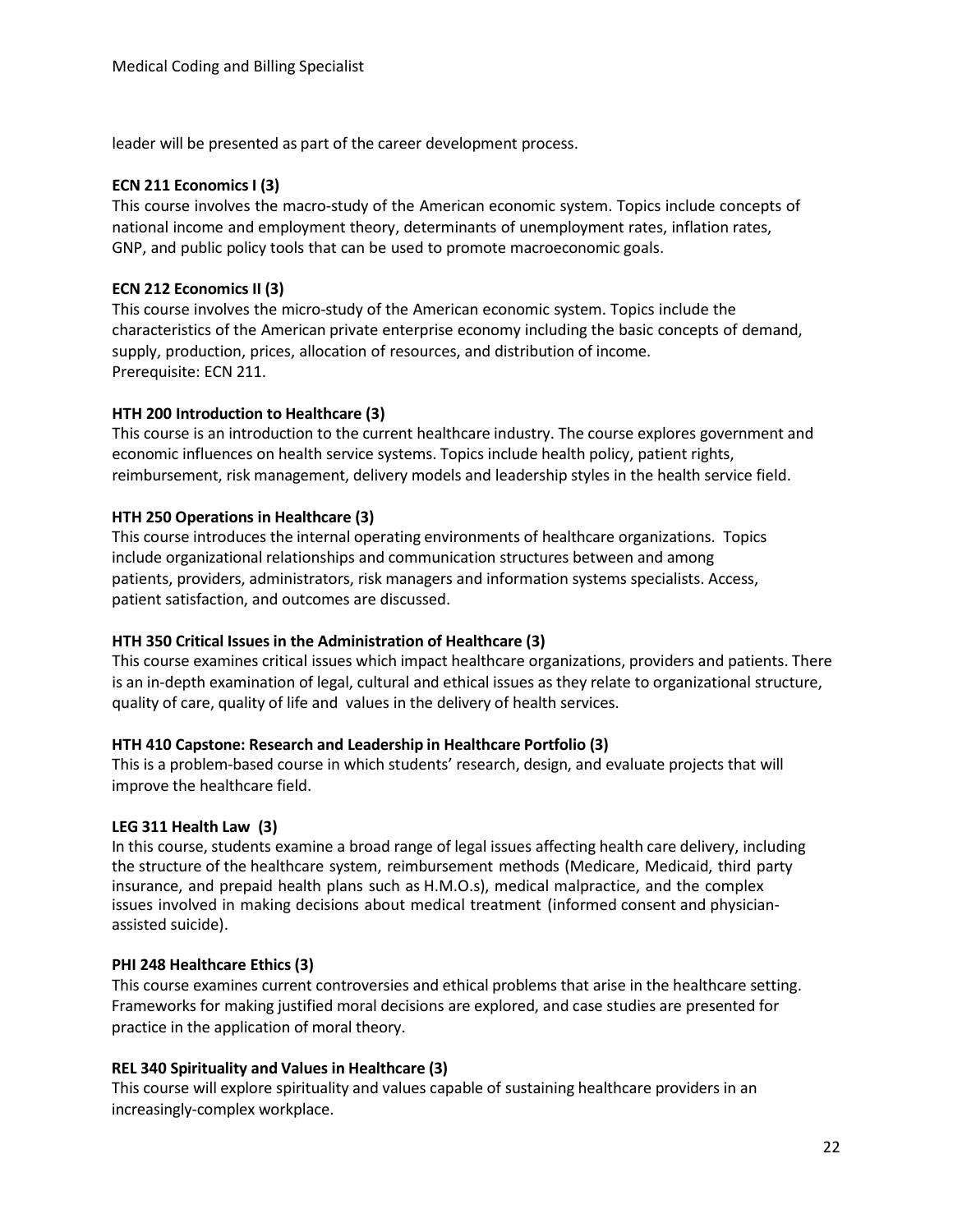#### **SOC 214 Sociology of Healthcare (3)**

This course provides an introduction to the sociology of health, illness, and healthcare in the United States. Students will examine how health, disease, and medical care are socially created and defined, and how social contexts influence these definitions. Some of the topics to be covered include health care reform, social sources of wellness, and a sociological analysis of the health care system and its practitioners. Throughout the course, students will be encouraged to consider the diverse ways in which sex, race, ethnicity, social class and more broadly, power, affect health, illness, longevity, and healthcare.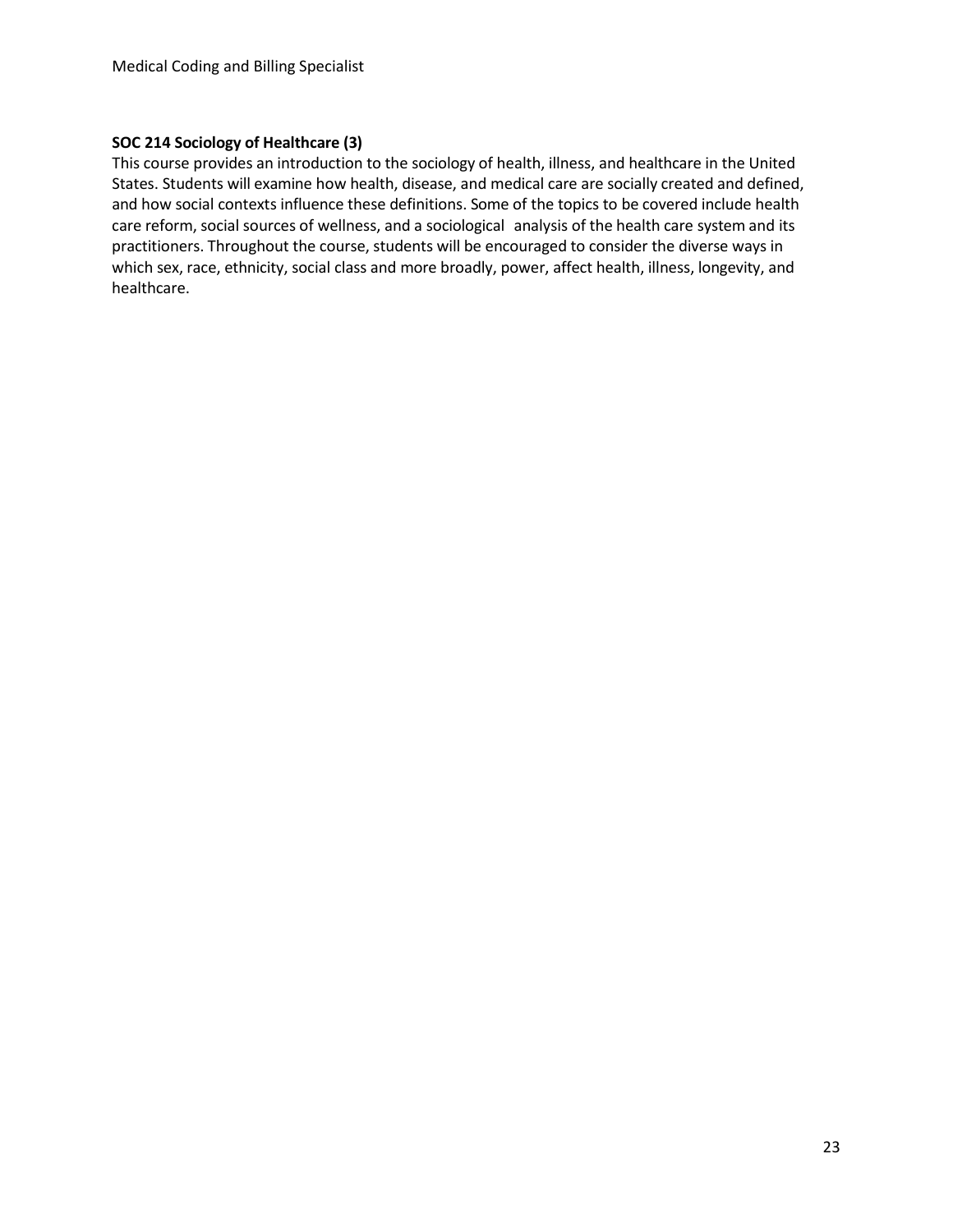

## **ELMS OPTION THREE: Traditional Day Program**

 **Bachelor of Arts Degree Completion Program**

 *in Healthcare Management*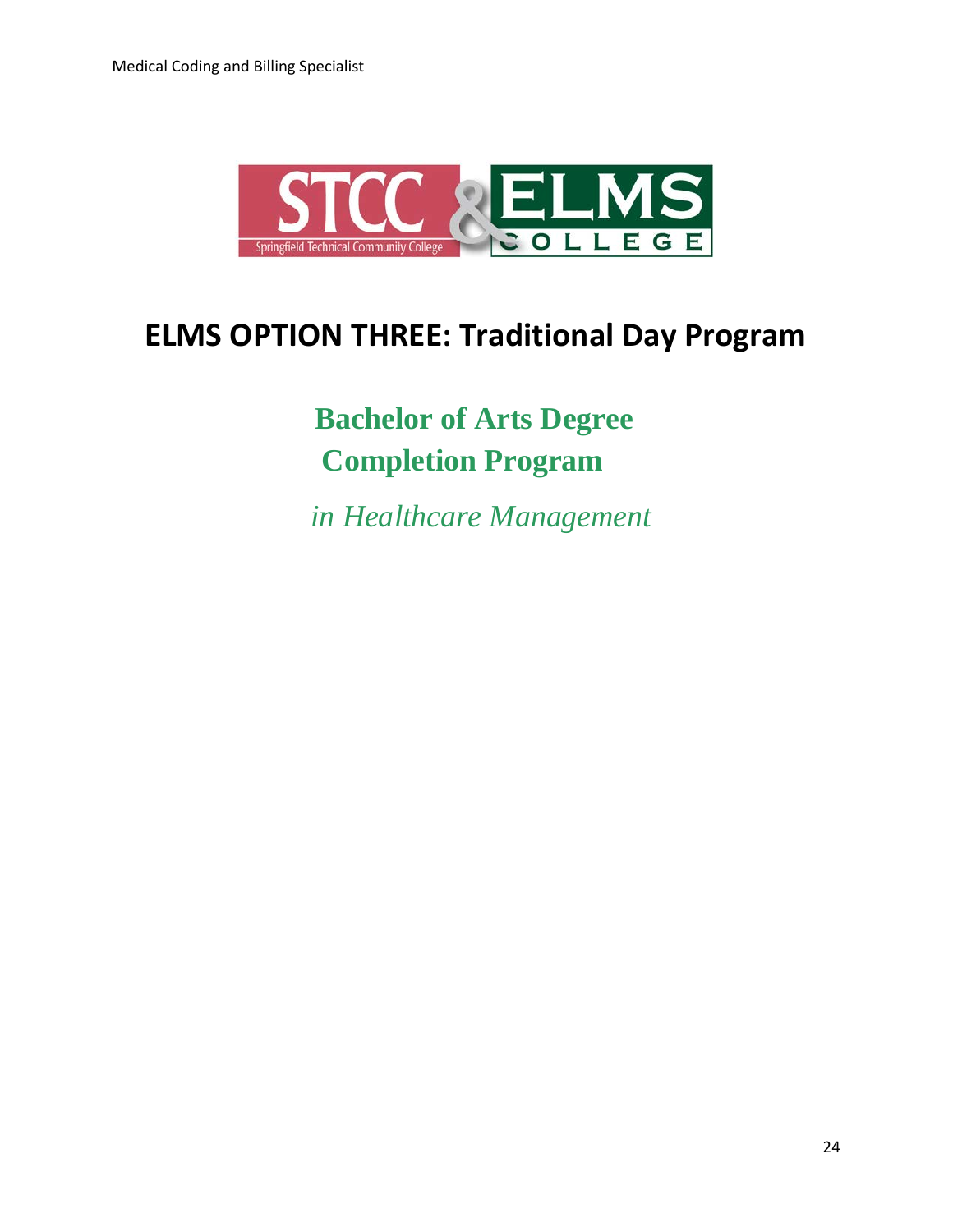

#### **ELMS COLLEGE HEALTHCARE MANAGEMENT BACHELOR OF ARTS PROGRAM (66 Credits for last 2 Years) MAIN CAMPUS (Chicopee, MA) - OPTION # 3**

(Minimum of **45** Elms Credits and Minimum of **120 Credits** to Graduate w/ Baccalaureate Degree)

| 3RD Year: [36 Credits]                                              |  |                      |                   |          |                        |                                                                       |                    |  |
|---------------------------------------------------------------------|--|----------------------|-------------------|----------|------------------------|-----------------------------------------------------------------------|--------------------|--|
| <b>FALL REGULAR SEMESTER (All 18 credits run the full semester)</b> |  |                      |                   |          |                        |                                                                       |                    |  |
| <b>BUS 221</b>                                                      |  | <b>ACC 201</b>       | <b>HTH200</b>     |          | <b>History Course</b>  | <b>HTH250</b>                                                         | <b>ECN211</b>      |  |
| Computer                                                            |  | <b>Accounting I</b>  | Introduction      |          | (3 credits)            | Operations in                                                         | Macro-             |  |
| Applications                                                        |  | (3 credits)          | to Health Care    |          |                        | <b>Health Care</b>                                                    | economics          |  |
| (3 credits)                                                         |  |                      | (3 credits)       |          |                        | (3 credits)                                                           | (3 credits)        |  |
|                                                                     |  |                      |                   |          |                        |                                                                       |                    |  |
|                                                                     |  |                      |                   |          |                        | <b>SPRING REGULAR SEMESTER (All 18 credits run the full semester)</b> |                    |  |
| <b>BUS 252</b>                                                      |  | <b>ACC 202</b>       | <b>SOC 214</b>    |          | <b>BUS 248</b>         | <b>ECN 212</b>                                                        | <b>PHI 248</b>     |  |
| Principles of                                                       |  | <b>Accounting II</b> | Sociology of      |          | Global                 | Micro-economics                                                       | <b>Health Care</b> |  |
| Marketing                                                           |  | (3 credits)          | Healthcare        |          | <b>Business</b>        | (3 credits)                                                           | Ethics             |  |
| (3 credits)                                                         |  |                      | (3 credits)       |          | Environment            |                                                                       | (3 credits)        |  |
|                                                                     |  |                      |                   |          | (3 credits)            |                                                                       |                    |  |
|                                                                     |  |                      |                   |          |                        |                                                                       |                    |  |
|                                                                     |  |                      |                   |          | 4TH Year: [30 Credits] |                                                                       |                    |  |
|                                                                     |  |                      |                   |          |                        | FALL REGULAR SEMESTER (All 15 credits run the full semester)          |                    |  |
| <b>Fine Arts Course</b>                                             |  | <b>HTH 350</b>       |                   | **BUS342 | <b>BUS 345</b>         | Any Religion                                                          |                    |  |
| (3 credits)                                                         |  | Critical Issues in   |                   |          | Managerial             | Human Resource                                                        | Course             |  |
|                                                                     |  | the Administration   |                   |          | Communications         | Management                                                            | (3 credits)        |  |
|                                                                     |  | of Healthcare        |                   |          | (3 credits)            | (3 credits)                                                           |                    |  |
|                                                                     |  |                      | (3 credits)       |          |                        |                                                                       |                    |  |
|                                                                     |  |                      |                   |          |                        |                                                                       |                    |  |
|                                                                     |  |                      |                   |          |                        | SPRING REGULAR SEMESTER (All 15 credits run the full semester)        |                    |  |
| <b>BUS 481</b>                                                      |  | <b>LEG 311</b>       |                   |          | <b>HTH 410</b>         | <b>BUS 482</b>                                                        | <b>BUS 480</b>     |  |
| Career                                                              |  |                      | <b>Health Law</b> |          | <b>CAPSTONE -</b>      | Internship                                                            | <b>Business</b>    |  |
| Development                                                         |  | (3 credits)          |                   |          | Research and           | (3 credits)                                                           | Strategy           |  |
| (3 credits)                                                         |  |                      |                   |          | Leadership in          |                                                                       | (3 credits)        |  |
|                                                                     |  |                      |                   |          | <b>Health Care</b>     |                                                                       |                    |  |
|                                                                     |  |                      |                   |          | (3 credits)            |                                                                       |                    |  |
|                                                                     |  |                      |                   |          |                        |                                                                       |                    |  |

**\*\*BUS 342: Managerial Communications in the Elms College Healthcare Management Degree Completion Program will** *NOT* **be waived. BUS 342 is a Communication Intensive course at Elms College with specific writing guidelines set by the college.** 

• **15 hours of community service are required for this program.**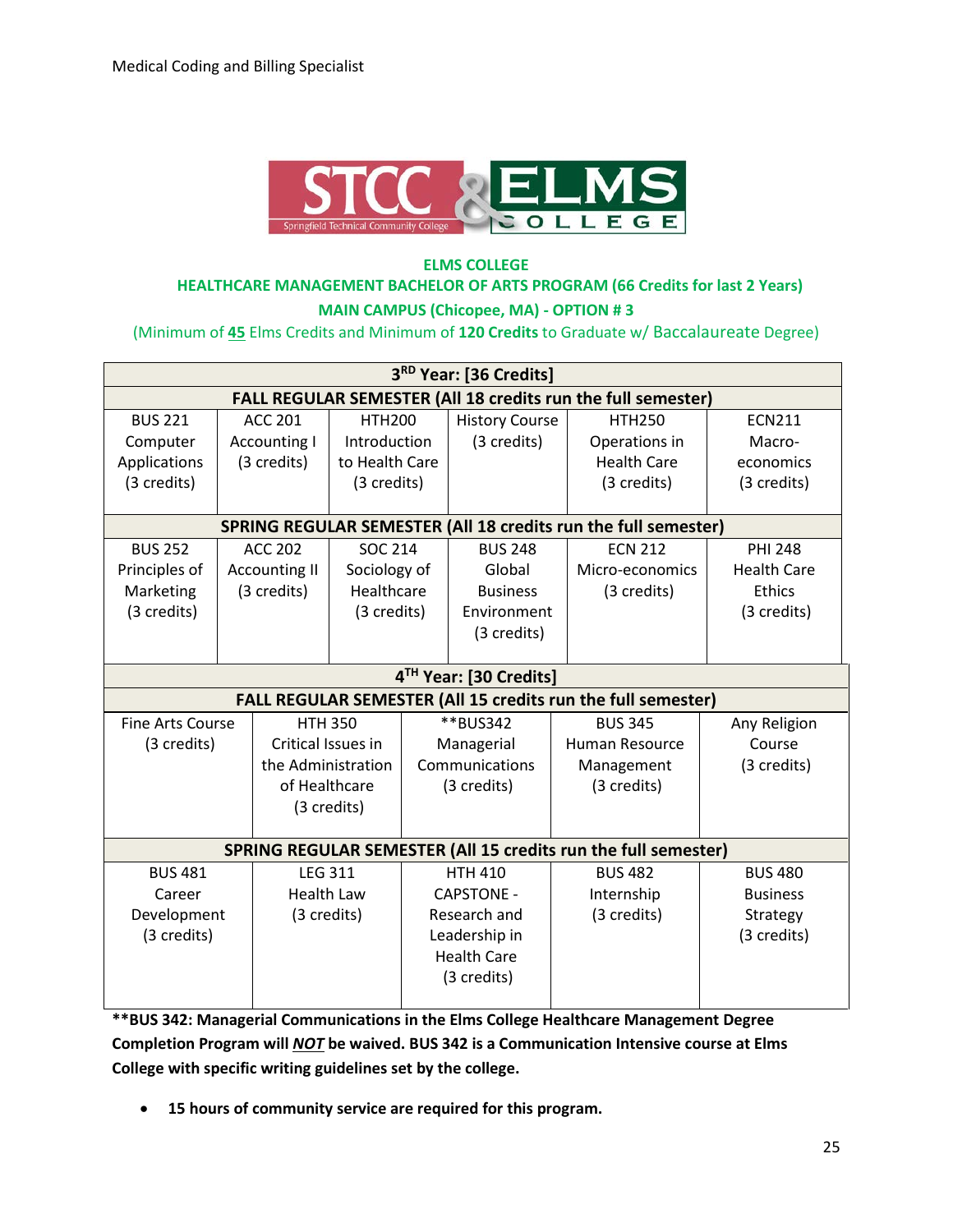#### **STCC CLASS ELIGIBILITY LIST for GENERAL EDUCATION & ELMS REQUIREMENTS:**

**FINE ARTS REQUIREMENT:** *Any 100 Level Art (ART), Music (MUS) or Theatre (THE) course.*

**HISTORY REQUIREMENT:** *Any 100 Level History (HIS) course.*

#### **HEALTHCARE MANAGEMENT TRANSFER CREDIT ELIGIBLE EQUIVALENT COURSES**

#### **SPRINGFIELD TECHNICAL COMMUNITY COLLEGE ELMS COLLEGE**

| ACC 101: Accounting I (4 credits)                    | ACC 201: Accounting I (3 credits)                        |
|------------------------------------------------------|----------------------------------------------------------|
| ACC 102: Accounting II (4 credits)                   | ACC 202: Accounting II (3 credits)                       |
| CMP 106: Computer Applications (3 credits)           | <b>BUS 221: Computer Applications</b><br>(3 credits)     |
| ECN 101: Economics I<br>(3 credits)                  | FCN 211: Macroeconomics<br>(3 credits)                   |
| ECN 102: Economics II<br>(3 credits)                 | ECN 212: Microeconomics (3 credits)                      |
| HIT 125 Health Information Management<br>(3 credits) | <b>HTH 200 Introduction to Healthcare</b><br>(3 credits) |
| HIT 255 Law and Ethics in Healthcare (3 credits)     | BUS 260: Legal Environment of Business<br>(3 credits)    |
| MGT 101: Principles of Management (3 credits)        | <b>BUS 242: Principles of Management</b><br>(3 credits)  |
| MKT 101: Principles of Marketing (3 credits)         | <b>BUS 252: Principles of Marketing</b><br>(3 credits)   |

**\*Students can have a maximum total of 5 (3 Credit) classes [15 Credits Total] transferred from this acceptable Transfer List from STCC to Elms for the Off Campus (Holyoke) or Online completion Options. Up to a total of 17 Credits max may be accepted in general by Elms, if other courses are approved for Transfer credit.**

**\*Students can have a maximum total of 4 (3 Credit) classes [12 Credits Total] transferred from this acceptable Transfer List from HCC to Elms for the Main Campus (Chicopee) Completion Option. Up to a total of 14 Credits max may be accepted in general by Elms, if other courses are approved for Transfer credit.**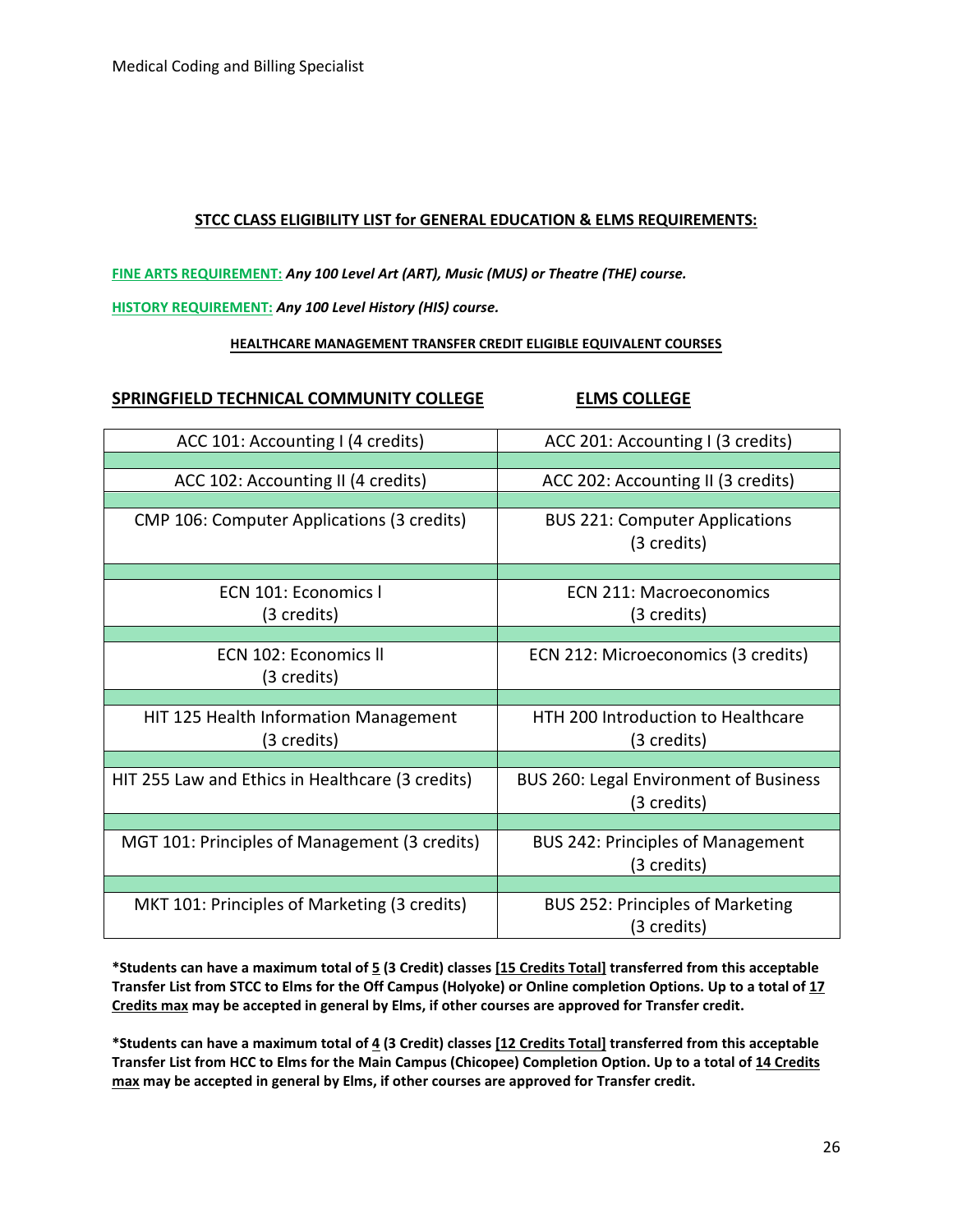

#### **DEGREE COMPLETION PROGRAM IN HEALTHCARE MANAGEMENT**

#### COURSE DESCRIPTIONS

*The number in parentheses denotes the credits awarded for the course.*

#### **ACC 201-202 Principles of Accounting I and II (6)**

In this two-semester course, students come to understand fundamental accounting principles and the framework of the accounting system. This course provides a foundation of knowledge concerning the preparation and use of financial statements; the accounting process of analyzing, recording, classifying, and interpreting business transactions; and the role of accounting in proprietorships and corporations. Conceptual problems analyzed include accounting for cash, inventories, depreciation, long-term debt, investments, and periodic income of the business enterprise. Emphasis is placed on the value of reliable financial information, financial statements, and cash flow by management, stockholders, investors, and others in the decision-making process.

#### **BUS 211 Computer Applicationsfor Business (3)**

To meet the challenges created by the increasingly important role that technology plays in our society, in this course students will gain hands-on experience with the most recent and widely used software programs. Students will complete introductory and advanced projects in Excel. Students will learn to write an academic research report using Word. Learning to design and create a database using ACCESS will be the final course project.

#### **BUS 242 Principles of Management (3)**

Students learn the major concepts and principles of business organization and explore the management processes of planning, organizing, leading, and controlling. The emphasis of the course will be on the skills and knowledge needed to successfully manage an organization.

#### **BUS 248 Global Business Environment (3)**

This is a study of the economic, political, and operational impact of conducting business in an international environment. Emphasis is placed on the historical development of trade theory, the cultural and social impact of globalization, and an evaluation of the role that cultural differences have on doing business internationally. The course evaluates the global economic environment. In addition, linkages in communication, education, financial systems, and standards of living are examined in terms of how they limit and/or encourage trade. The impact of trade on business operations is also evaluated.

#### **BUS 252 Principles of Marketing (3)**

The role of consumers in society and their choices at the retail level are increasing dramatically. Consequently, the role of marketing in our society is discussed using a product, price, place, and promotional focus. This course is projected from the viewpoint of marketing management in a firm. The course focuses on providing students with an understanding of the latest marketing strategies such as internet marketing techniques.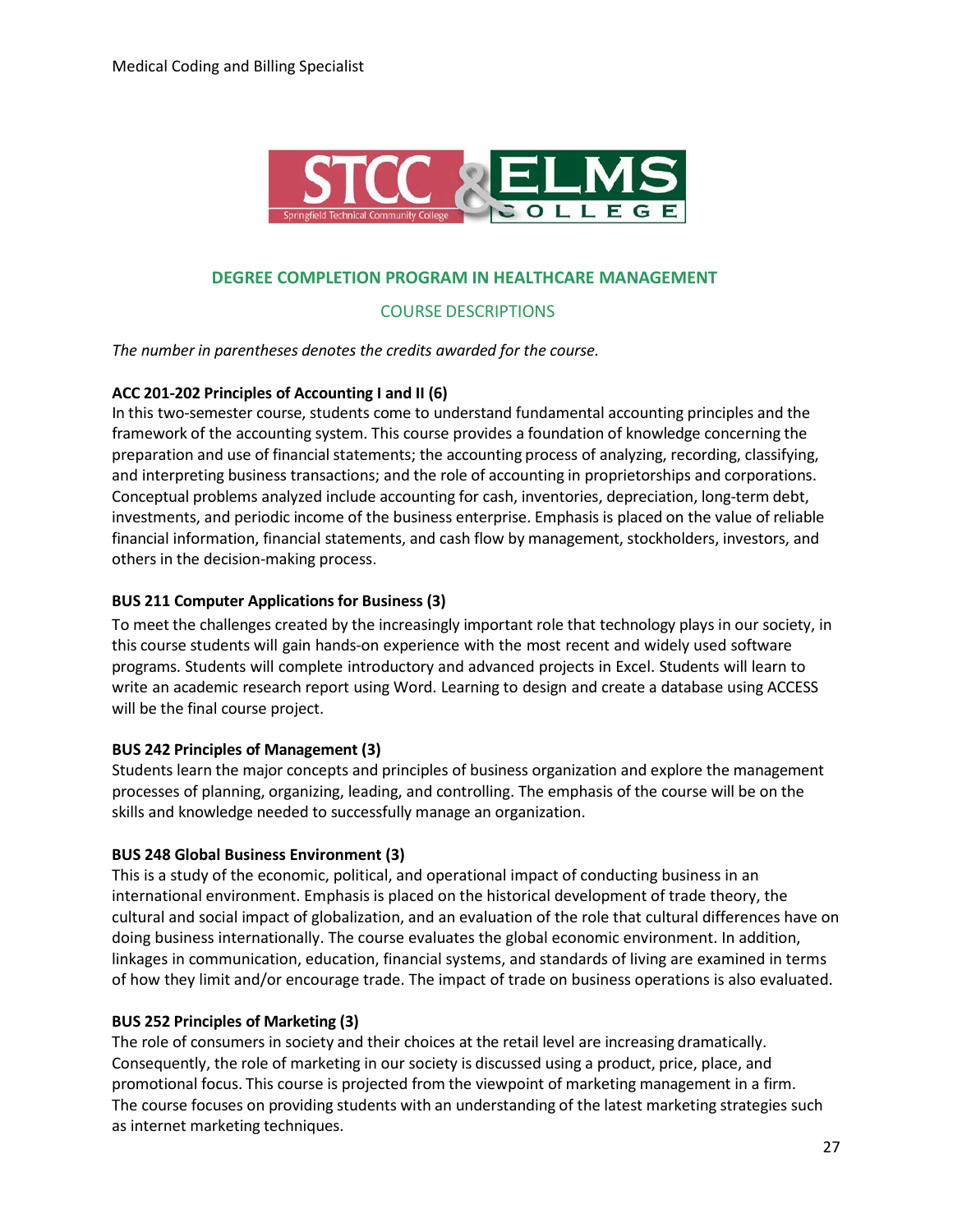#### **BUS 260 Legal Environment of Business (3)**

This course is an examination of the legal environment of business including traditional business law topics such as contracts, agency, and property. In addition, regulatory topics are included such as labor law, securities law, and antitrust. This course provides the student with the skills necessary to understand the relationships among business, government, and the law within the contemporary business environment.

#### **BUS 311 Principles of Financial Management (3)**

The principles underlying the nature, operation, and control of the corporation are studied through an analysis of its financial structure, practices, and policies. Emphasis is placed on financial markets, interest rates, the time value of money, financial analysis, and the analysis of short- term and long-term corporate financial decisions, including working capital management, capital budgeting, cost of capital, leverage, and debt and equity financing. This course is taught in the computer lab with extensive use of Excel. Prerequisites: MAT 109, ACC 202.

#### **BUS 342 Managerial Communications (3)**

Students develop the skills in effective business communication, beginning with organizing the message to fit the audience, the purpose, and the situation. They learn how to express themselves clearly and articulately, both orally and in writing, to listen actively, and to use effective leadership skills.

Prerequisites: BUS 242, 221.

#### **BUS 345 Human Resource Management (3)**

Students gain knowledge of key aspects of an effective human resource management system that recognizes employees as the most important asset. Topics covered include employee selection, training and development, compensation and benefits, motivation, discipline, grievance handling, labor unions, and the partnership between line managers and the human resource function. Prerequisite: BUS 242.

#### **BUS 480 Business Strategy (3)**

This business course is the culminating capstone course for all students majoring in accounting or business, and is designed to reinforce and test what they have learned throughout their coursework. Students work in competitive teams to bring together key concepts and skills from accounting, economics, finance, management, law, and marketing. A business ethics component focuses on helping students develop a framework for making ethical decisions. The organizing element of the course is an online international business simulation. This is a sophisticated model of a competitive business environment that requires teams to analyze data, consider options, test decisions, and then put their business judgment on the line against other teams. The course will be taught in the computer lab, and students will make several formal business presentations to faculty and community business leaders. Students in this course will also complete the comprehensive business exam. Prerequisite: All 200 and 300 level business management required courses must be completed, and student must have senior standing.

#### **BUS 481 Career Development (1)**

This course is designed to assist students with career exploration and to prepare them to be competitive candidates during the job search process. This course covers the following topics: career planning, resume building, interview skills, and the power of networking. Students learn the importance of selfefficacy to achieve personal and professional success. The importance of being an ethically-oriented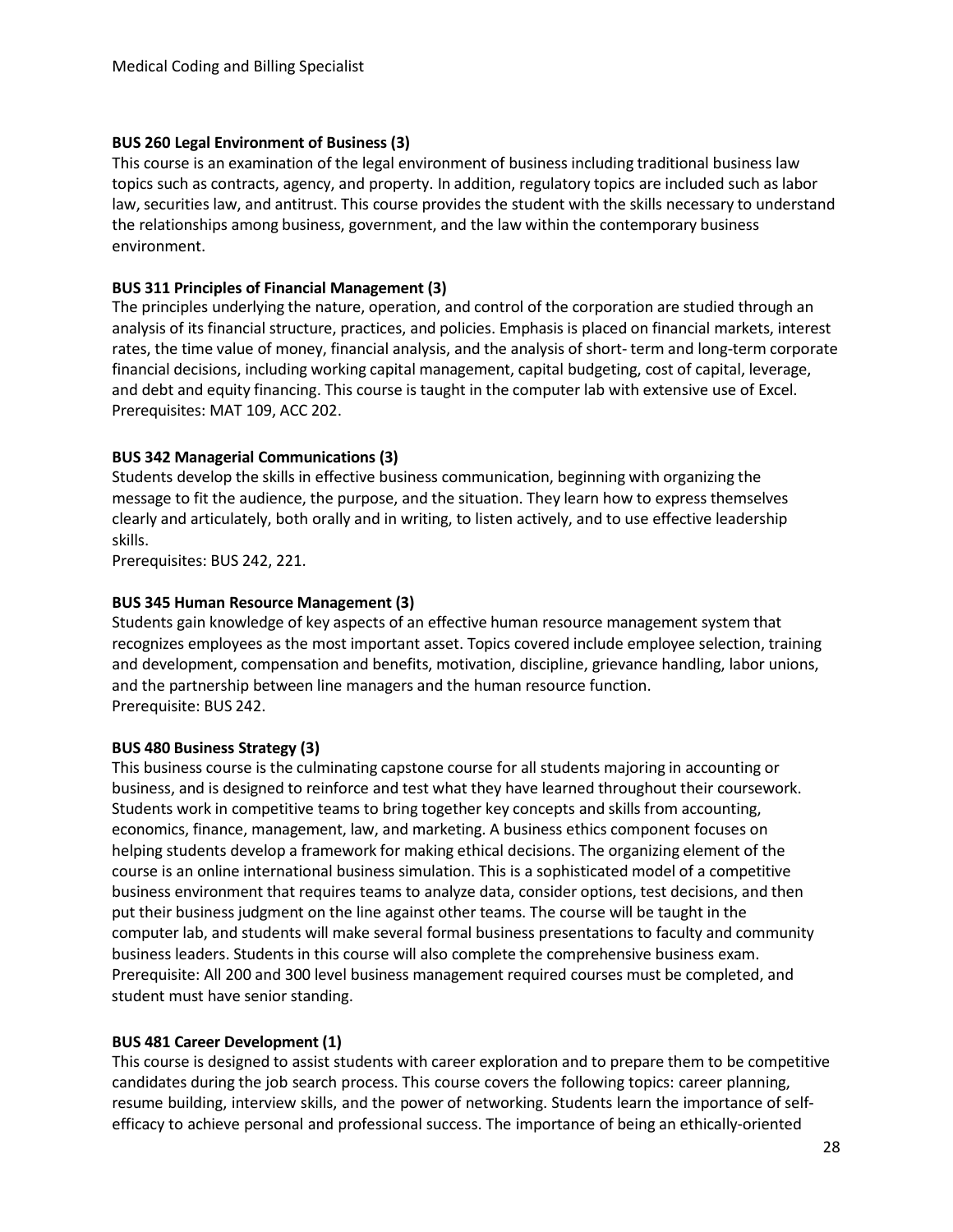leader will be presented as part of the career development process.

#### **ECN 211 EconomicsI (3)**

This course involves the macro-study of the American economic system. Topics include concepts of national income and employment theory, determinants of unemployment rates, inflation rates, GNP, and public policy tools that can be used to promote macroeconomic goals.

#### **ECN 212 Economics II (3)**

This course involves the micro-study of the American economic system. Topics include the characteristics of the American private enterprise economy including the basic concepts of demand, supply, production, prices, allocation of resources, and distribution of income. Prerequisite: ECN 211.

#### **HTH 200 Introduction to Healthcare (3)**

This course is an introduction to the current healthcare industry. The course explores government and economic influences on health service systems. Topics include health policy, patient rights, reimbursement, risk management, delivery models and leadership styles in the health service field.

#### **HTH 250 Operations in Healthcare (3)**

This course introduces the internal operating environments of healthcare organizations. Topics include organizational relationships and communication structures between and among patients, providers, administrators, risk managers and information systems specialists. Access, patient satisfaction, and outcomes are discussed.

#### **HTH 350 Critical Issuesin the Administration of Healthcare (3)**

This course examines critical issues which impact healthcare organizations, providers and patients. There is an in-depth examination of legal, cultural and ethical issues as they relate to organizational structure, quality of care, quality of life and values in the delivery of health services.

#### **HTH 410 Capstone: Research and Leadership in Healthcare Portfolio (3)**

This is a problem-based course in which students' research, design, and evaluate projects that will improve the healthcare field.

#### **LEG 311 Health Law (3)**

In this course, students examine a broad range of legal issues affecting health care delivery, including the structure of the healthcare system, reimbursement methods (Medicare, Medicaid, third party insurance, and prepaid health plans such as H.M.O.s), medical malpractice, and the complex issues involved in making decisions about medical treatment (informed consent and physicianassisted suicide).

#### **PHI 248 Healthcare Ethics (3)**

This course examines current controversies and ethical problems that arise in the healthcare setting. Frameworks for making justified moral decisions are explored, and case studies are presented for practice in the application of moral theory.

#### **REL 340 Spirituality and Values in Healthcare (3)**

This course will explore spirituality and values capable of sustaining healthcare providers in an increasingly-complex workplace.